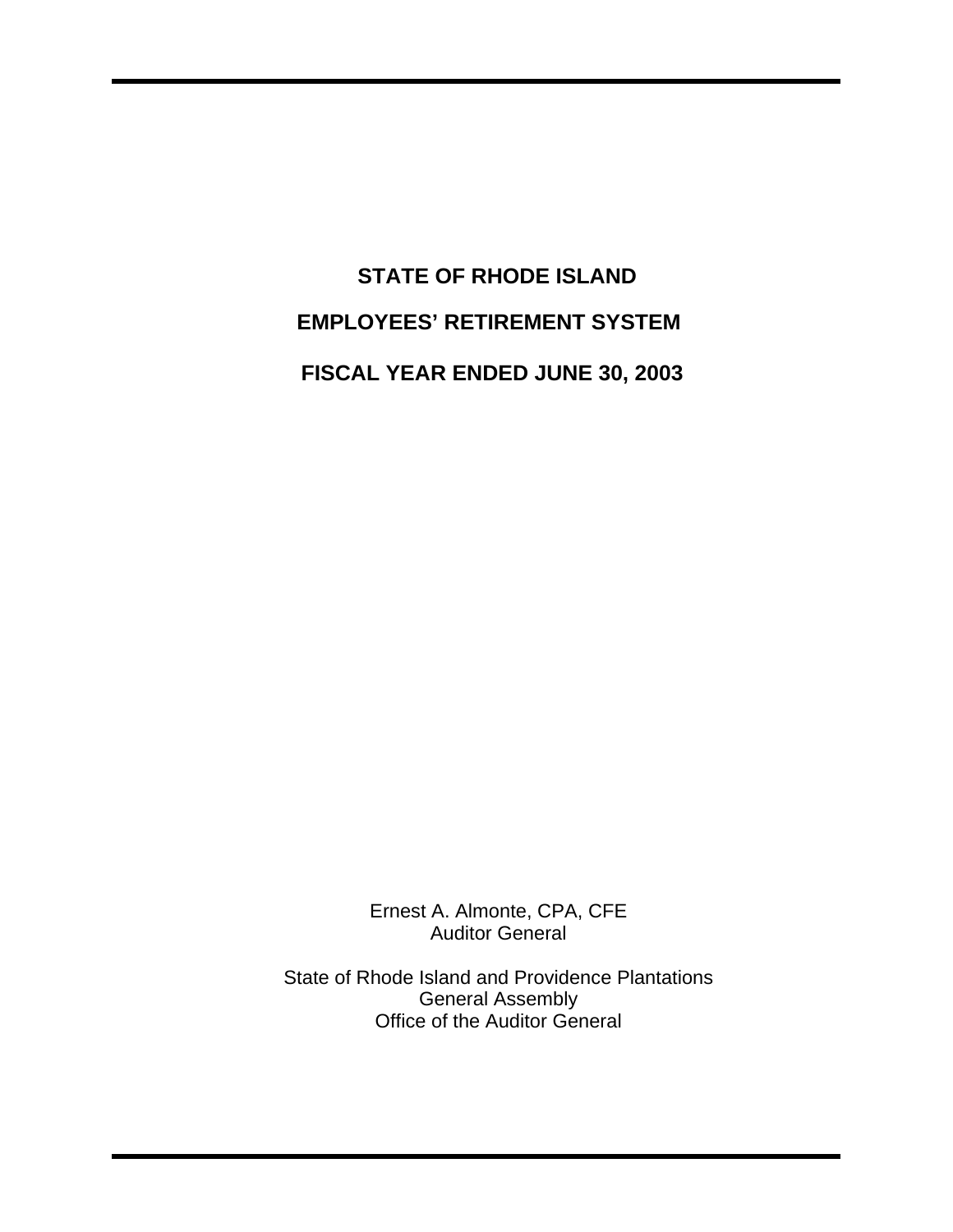

July 16, 2004

### JOINT COMMITTEE ON LEGISLATIVE SERVICES:

SPEAKER William J. Murphy, Chairman

Senator Joseph A. Montalbano Senator Dennis L. Algiere Representative Gordon D. Fox Representative Robert A. Watson

We have completed our audit of the financial statements of the State of Rhode Island and Providence Plantations Employees' Retirement System for the fiscal year ended June 30, 2003 in accordance with Rhode Island General Laws, Chapters 22-13 and 35-7.

Our report is contained herein as outlined in the Table of Contents.

Sincerely,

Smert A. Almonte

 Ernest A. Almonte, CPA, CFE Auditor General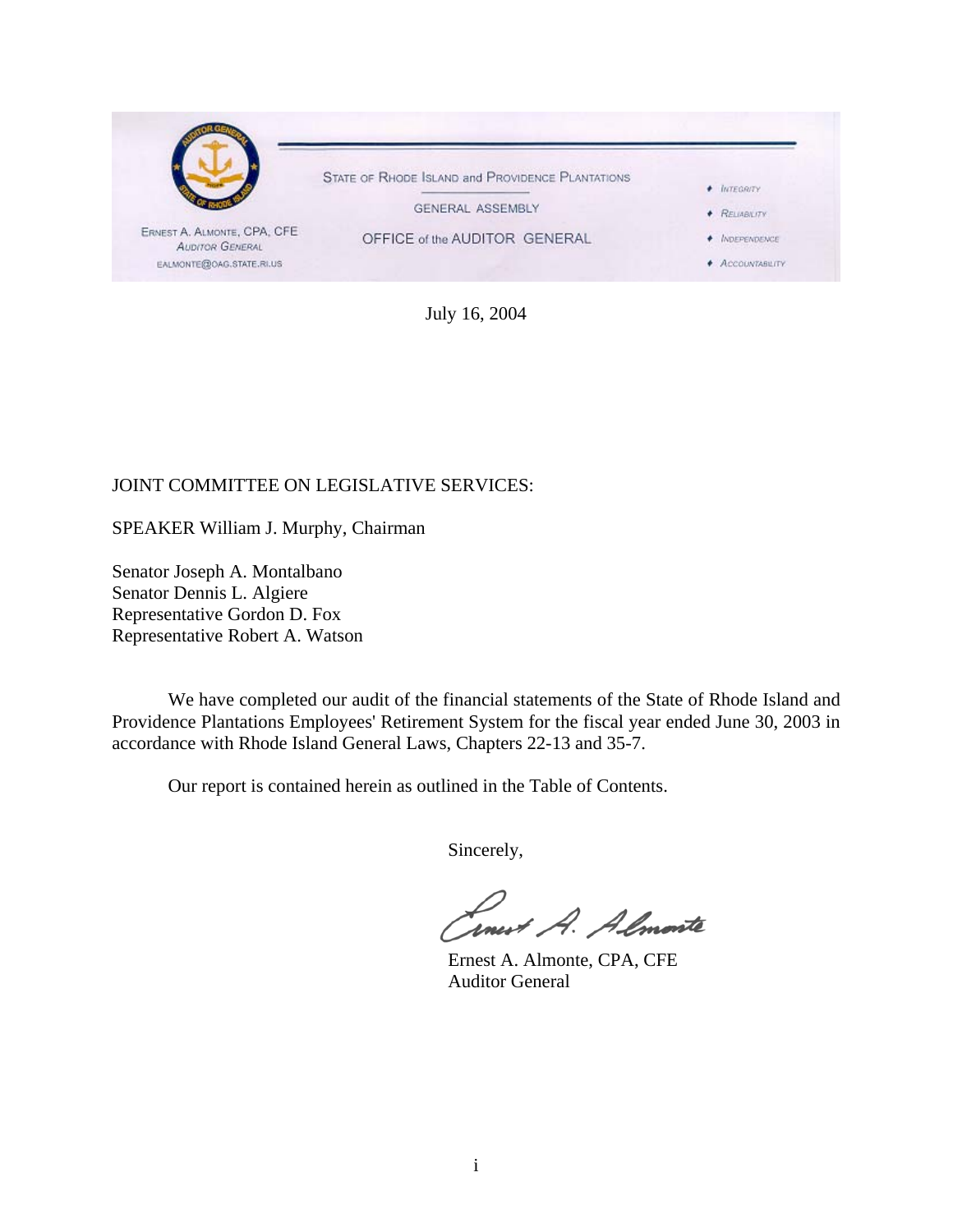### *EMPLOYEES' RETIREMENT SYSTEM OF RHODE ISLAND*  **FISCAL YEAR ENDED JUNE 30, 2003**

### **TABLE OF CONTENTS**

### **PAGE**

### **II. MANAGEMENT'S DISCUSSION AND ANALYSIS** .................................................. 3

### **III. BASIC FINANCIAL STATEMENTS**

### **IV. REQUIRED SUPPLEMENTARY INFORMATION**

| Schedules of Contributions From the Employers and Other Contributing Entity26 |  |
|-------------------------------------------------------------------------------|--|
|                                                                               |  |

### **V. INDEPENDENT AUDITOR'S REPORT ON COMPLIANCE AND ON INTERNAL CONTROL OVER FINANCIAL REPORTING BASED ON AN AUDIT OF FINANCIAL STATEMENTS PERFORMED IN ACCORDANCE WITH** *GOVERNMENT AUDITING STANDARDS*........................29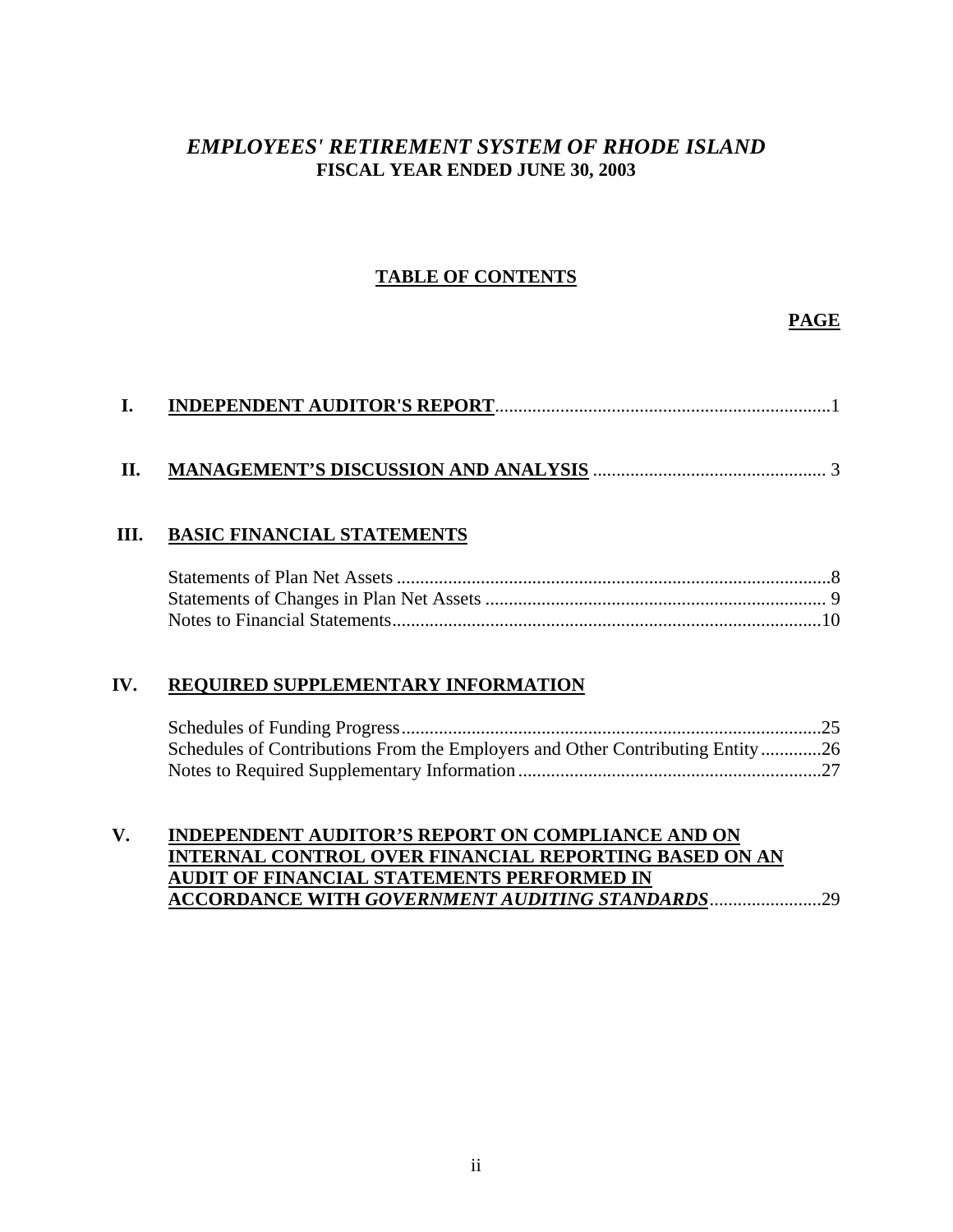

### **INDEPENDENT AUDITOR'S REPORT**

### JOINT COMMITTEE ON LEGISLATIVE SERVICES, GENERAL ASSEMBLY STATE OF RHODE ISLAND AND PROVIDENCE PLANTATIONS:

### RETIREMENT BOARD OF THE EMPLOYEES' RETIREMENT SYSTEM OF RHODE ISLAND:

We have audited the basic financial statements of the State of Rhode Island and Providence Plantations Employees' Retirement System (the System) as of June 30, 2003 and for the year then ended, as listed in the table of contents. These financial statements are the responsibility of the System's management. Our responsibility is to express an opinion on these financial statements based on our audit.

We conducted our audit in accordance with auditing standards generally accepted in the United States of America and the standards applicable to financial audits contained in *Government Auditing Standards,* issued by the Comptroller General of the United States of America. Those standards require that we plan and perform the audit to obtain reasonable assurance about whether the financial statements are free of material misstatement. An audit includes examining, on a test basis, evidence supporting the amounts and disclosures in the financial statements. An audit also includes assessing the accounting principles used and significant estimates made by management, as well as evaluating the overall financial statement presentation. We believe that our audit provides a reasonable basis for our opinion.

As discussed in Note 1(a), the financial statements referred to above present only the plan net assets and changes in plan net assets of the Pension Trust Funds of the State of Rhode Island and Providence Plantations (the State) and are not intended to present fairly the financial position and results of operations of the State, in conformity with accounting principles generally accepted in the United States of America.

In our opinion, the financial statements referred to above present fairly, in all material respects, the net assets of the plans within the System as of June 30, 2003, and the changes in plan net assets for the year then ended in conformity with accounting principles generally accepted in the United States of America.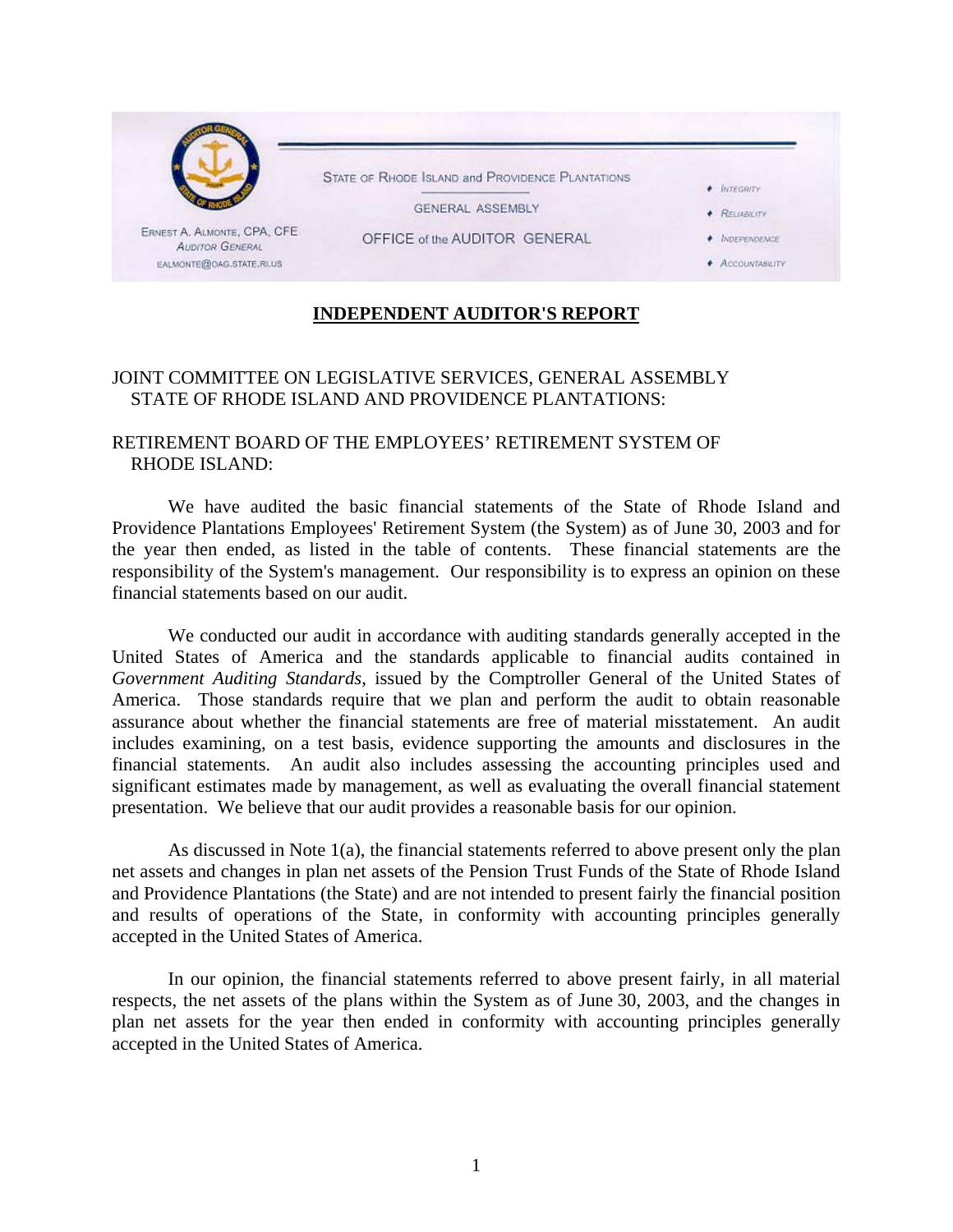Joint Committee on Legislative Services Retirement Board of the Employees' Retirement System of Rhode Island Page 2

In accordance with *Government Auditing Standards*, we have also issued a report dated May 14, 2004 on our consideration of the System's internal control over financial reporting and our tests of its compliance with certain provisions of laws, regulations, and contracts. That report is an integral part of an audit performed in accordance with *Government Auditing Standards* and should be read in conjunction with this report in considering the results of our audit.

The Management's Discussion and Analysis beginning on page 3 and the Schedules of Funding Progress and the Schedules of Contributions from the Employers and Other Contributing Entity on pages 25 and 26 are not a required part of the basic financial statements but are supplementary information required by accounting principles generally accepted in the United States of America. We have applied certain limited procedures, which consisted principally of inquiries of management regarding the methods of measurement and presentation of the required supplementary information. However, we did not audit the information and express no opinion on it.

Ernest A. Almonte

 Ernest A. Almonte, CPA, CFE Auditor General

May 14, 2004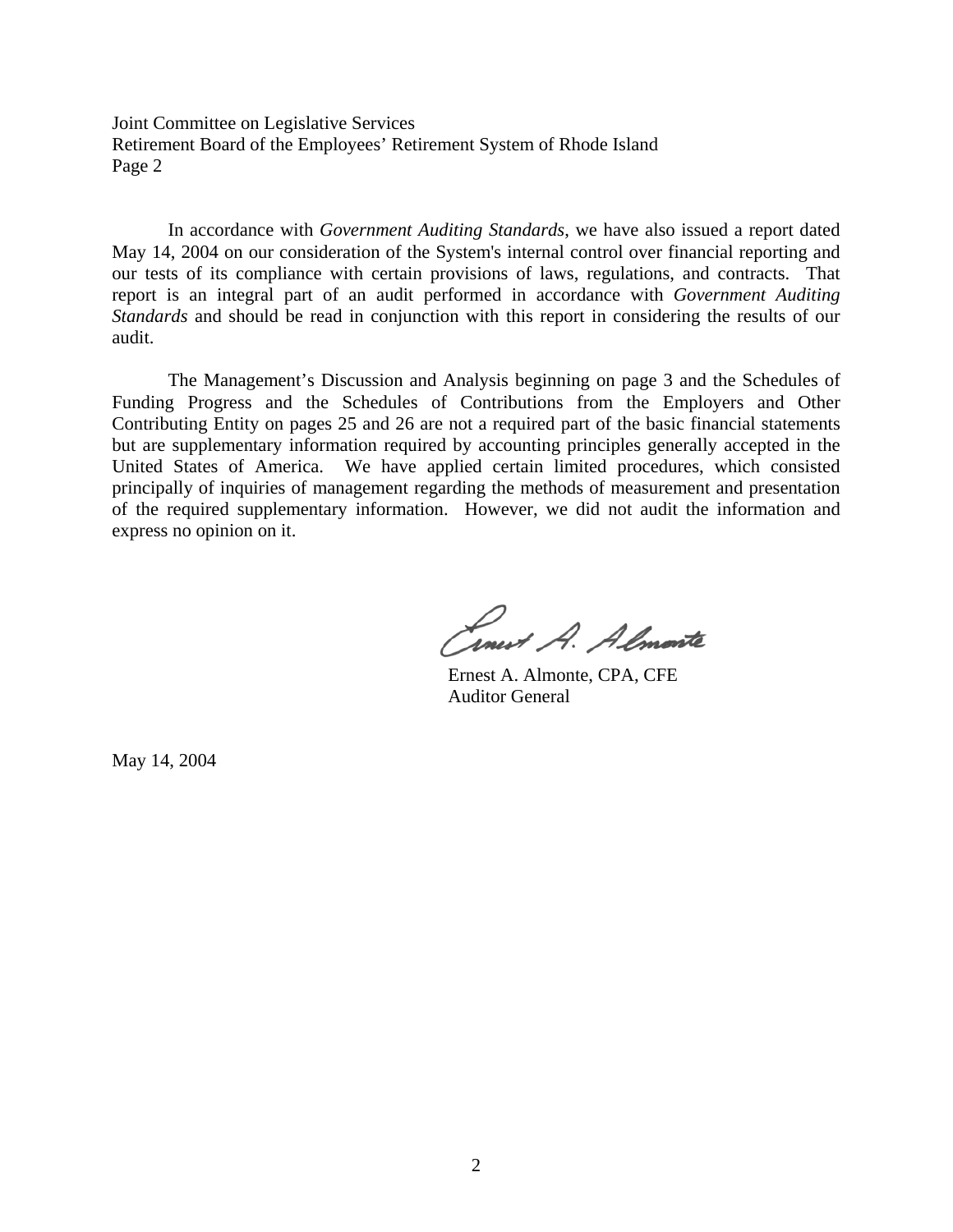#### **Management's Discussion and Analysis**

Management of the Employees' Retirement System (the System) provides this Management's Discussion and Analysis of their financial performance for the readers of the System's financial statements. This narrative provides an overview of the System's financial activity for the fiscal year ended June 30, 2003. This analysis is to be considered in conjunction with the financial statements to provide an objective analysis of the System's financial activities based on the status of the System and issues currently facing management.

### **Understanding the Employees' Retirement System Financial Statements**

 The Employees' Retirement System administers defined benefit pension plans for state employees, teachers, state police, judges and participating municipal employees. State employees and teachers are combined in one plan while state police, judges and municipal employees are each separate plans. The *Statement of Plan Net Assets* provides a snapshot of the financial position of the System at June 30, 2003. The *Statement of Changes in Plan Net Assets* summarizes the additions and deductions that occurred during the fiscal year. The *Notes to the Financial Statements* provide additional information that is essential to a full understanding of the financial statements. The *Required Supplementary Information* consists of schedules and related notes which demonstrate the System's progress in accumulating funds to meet future pension benefits for members of the System.

### **Financial Highlights for the Fiscal Year Ended June 30, 2003**

- The System's plan net assets decreased by \$34 million from \$5.5 billion at June 30, 2002. This decrease is primarily attributable to payment of pension benefits that exceeded employer and employee contributions.
- Total pension benefits paid to members were \$470.1 million, an increase of \$35.6 million or 8.2% compared to the fiscal year ended June 30, 2002.
- Total employee and employer contributions into the System's plans increased \$38.7 million compared to the prior year. Total contributions from both employers and employees were \$300.5 million.
- $\Box$  The System incurred a net gain from investing activities of \$147.2 million for the fiscal year ended June 30, 2003. Included in this amount is \$1.8 million in securities lending income.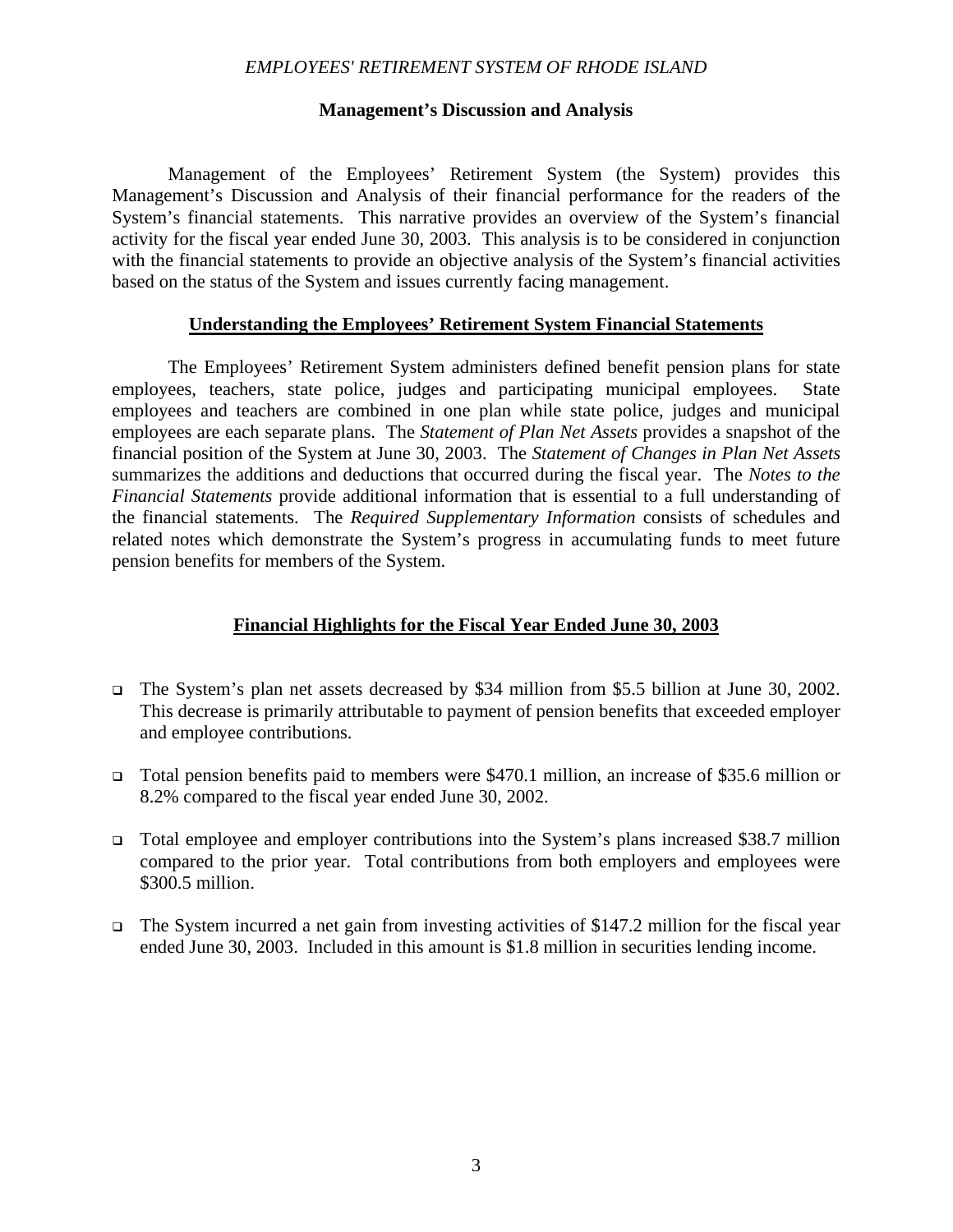| <b>Assets, Liabilities and Net Assets</b><br>(in millions)                               |                         |                        |  |  |  |  |  |
|------------------------------------------------------------------------------------------|-------------------------|------------------------|--|--|--|--|--|
|                                                                                          | June 30, 2003           | <b>June 30, 2002</b>   |  |  |  |  |  |
| Assets:<br>Cash and cash equivalents                                                     | \$<br>3.4               | \$<br>4.8              |  |  |  |  |  |
| Investments<br>Contributions receivable                                                  | 5,386.7<br>39.3<br>14.7 | 5,417.6<br>44.0<br>8.3 |  |  |  |  |  |
| Due from other plans<br>Invested securities lending collateral<br>Property and equipment | 582.4<br>15.4           | 527.2<br>12.7          |  |  |  |  |  |
| <b>Total assets</b>                                                                      | 6,041.9                 | 6,014.6                |  |  |  |  |  |
| Liabilities:                                                                             |                         |                        |  |  |  |  |  |
| Accounts payable                                                                         | 4.5                     | 4.8                    |  |  |  |  |  |
| Due to other plans                                                                       | 14.7                    | 8.3                    |  |  |  |  |  |
| Securities lending liability<br><b>Total liabilities</b>                                 | 582.4<br>601.6          | 527.2<br>540.3         |  |  |  |  |  |
| Net assets:                                                                              | \$5,440.3               | \$5,474.3              |  |  |  |  |  |

### **Management's Discussion and Analysis**

| <b>Summary of Changes in Plan Net Assets</b><br>(in millions) |                                           |                                           |  |  |  |  |  |
|---------------------------------------------------------------|-------------------------------------------|-------------------------------------------|--|--|--|--|--|
|                                                               | <b>Year Ended</b><br><b>June 30, 2003</b> | <b>Year Ended</b><br><b>June 30, 2002</b> |  |  |  |  |  |
| <b>Additions:</b>                                             |                                           |                                           |  |  |  |  |  |
| Contributions                                                 | \$<br>300.5                               | \$<br>261.8                               |  |  |  |  |  |
| Net investment gain (loss)                                    | 147.2                                     | (508.9)                                   |  |  |  |  |  |
| <b>Total Additions</b>                                        | 447.7                                     | (247.1)                                   |  |  |  |  |  |
| <b>Deductions:</b>                                            |                                           |                                           |  |  |  |  |  |
| <b>Benefits</b>                                               | 470.1                                     | 434.6                                     |  |  |  |  |  |
| Refunds of contributions                                      | 6.6                                       | 5.7                                       |  |  |  |  |  |
| Administrative expenses                                       | 5.0                                       | 3.9                                       |  |  |  |  |  |
| <b>Total Deductions</b>                                       | 481.7                                     | 444.2                                     |  |  |  |  |  |
| <b>Decrease in Plan Net Assets:</b>                           | \$<br>(34.0)                              | \$ (691.3)                                |  |  |  |  |  |
| <b>Net Assets:</b>                                            |                                           |                                           |  |  |  |  |  |
| Beginning of year                                             | 5,474.3                                   | 6,165.6                                   |  |  |  |  |  |
| End of year                                                   |                                           |                                           |  |  |  |  |  |

Ť.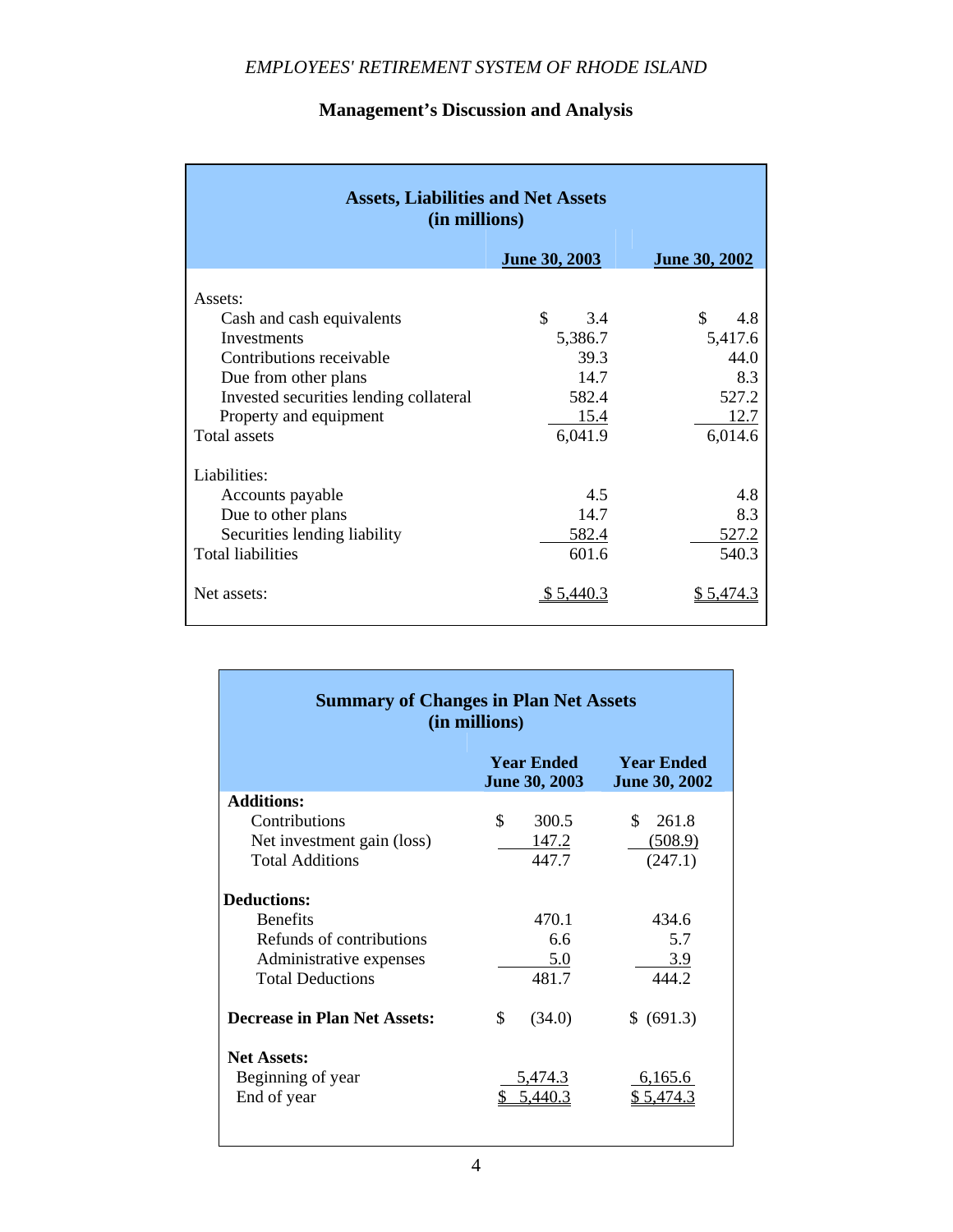#### **Management's Discussion and Analysis**

#### **Investments**

The State Investment Commission (SIC) establishes long-term asset allocation policy and monitors investment performance of the plan. An asset/liability (A/L) study is conducted every two to three years to identify an optimal diversified investment portfolio that maximizes return within an acceptable level of risk. As long-term investors, the SIC is committed to its strategic asset allocation that has been developed as part of a comprehensive A/L study which incorporates capital market return expectations, risks and correlations associated with each asset class as well as the unique profile and objectives of the System. As a defined benefit plan, the System generally has a much longer time horizon than individual investors and is better positioned to withstand short-term volatility of the capital markets.

The following asset allocation targets were in place at June 30, 2003.

| <b>Fiscal 2003 – Asset Allocation Targets</b> |       |  |  |  |  |
|-----------------------------------------------|-------|--|--|--|--|
| Domestic Equity                               | 42.5% |  |  |  |  |
| <b>International Equity</b>                   | 20.0% |  |  |  |  |
| Fixed Income                                  | 25.0% |  |  |  |  |
| Alternative Investments                       | 7.5%  |  |  |  |  |
| Real Estate*                                  | 5.0%  |  |  |  |  |

 \* The real estate allocation was established in January 2003. The majority of this allocation is currently invested in the domestic and international equity portfolios, which will fund approved real estate investments over time.



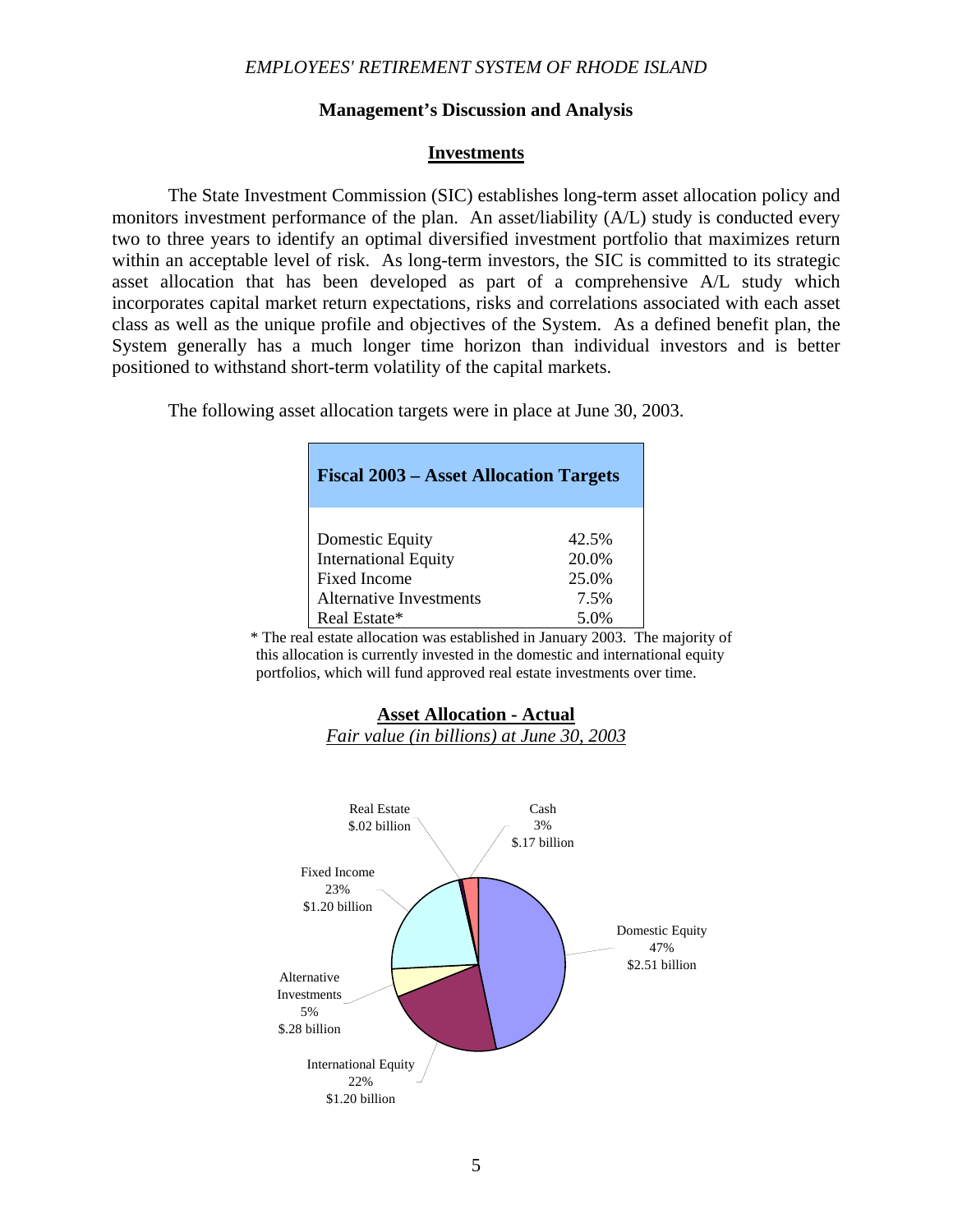#### **Management's Discussion and Analysis**

The allocation of assets among stocks, bonds and alternative investments can have a significant impact on investment performance. In light of its long time horizon, the SIC is able to take advantage of historical long-term return opportunities offered by equity investments.

#### **Investment Performance**

 The System's one-year, three-year and five-year time weighted rates of return for the periods ended June 30, 2003 were 3.9%, -5.4% and 0.4%, respectively.

 Fiscal year 2003 began with the worst quarter for the US equity markets in over a decade with the S&P 500 losing 17.3% in the quarter ended September 30, 2002. But the year ended on a strong note as investor confidence and technology stocks soared. Both US and non-US equity markets posted double-digit returns with the S&P 500 gaining 15.4% and the Morgan Stanley Capital Investment All Country World Index (MSCI ACWI) returning 19.6% over the quarter ended June 30, 2003. The threat of terrorism was a dominating factor throughout much of the year, which led to significant uncertainty and volatility in the capital markets and a continued flight to quality by investors. Equity market performance was enhanced in the fourth quarter by lower tax rates and strong liquidity along with signs of a tentative US recovery.

For the fiscal year ended June 30, 2003 the domestic equity portfolio was up 2.8% (vs. 0.2% for the S&P 500), the international portfolio was down 7.3% (vs. -4.2% for the MSCI ACWI x US) and the fixed income composite returned 13.0% (vs. 10.4% for the Lehman Aggregate). While the alternative investment portfolio realized a loss of 8.3% on a timeweighted total return basis for fiscal 2003, the private equity composite has generated an internal rate of return of 11.9% since inception and the real estate portfolio has generated a 3.6% return.

The System's actuarial investment return assumption is 8.25%. Actuarial value of assets is determined based on a five-year smoothing methodology.

#### **Funding Status**

 Independent actuarial valuations are conducted of the System each year. As part of this valuation, the progress toward funding pension obligations of the System is measured by comparing the actuarial value of assets to the actuarial accrued liability. This measure is referred to as the funded ratio or funded status. As reflected in the most recent actuarial valuation (June 30, 2002), the funded ratio decreased to 71.7% for state employees and 73.2% for teachers within the Employees Retirement System plan and decreased for the State Police and Judges plans to 75.5% and 68.5%, respectfully. In total, the Municipal Employees Retirement System Plan decreased its funded ratio but was still overfunded with an overall ratio of 111.3%. Details of the funded status of each plan within the System are included in the Schedules of Funding Progress on page 25.

 All employers participating in the System's plans contributed 100% of their annual actuarially required contribution.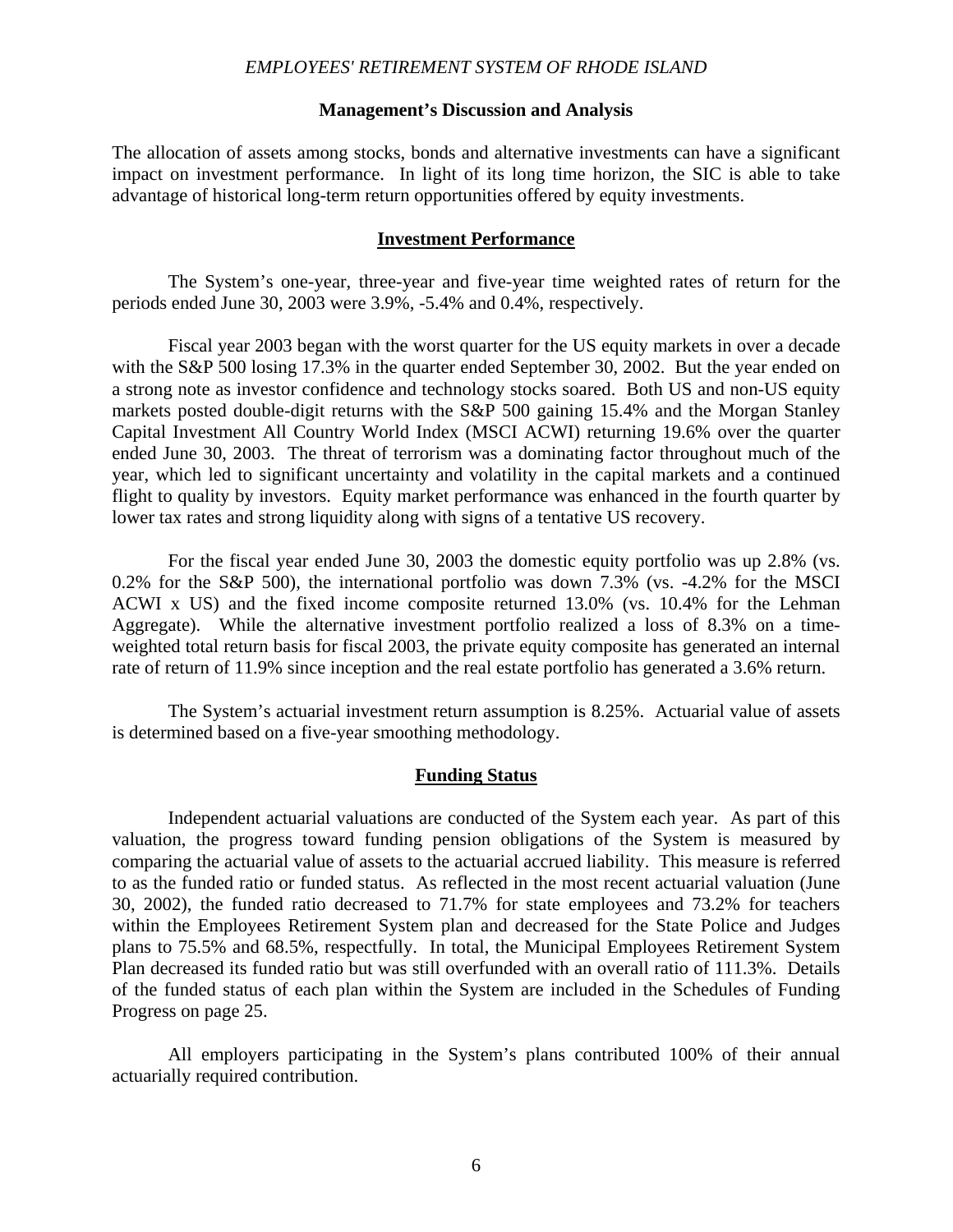#### **Management's Discussion and Analysis**

#### **Economic Factors and Next Year's Contribution Rates**

 The System's investment portfolio experienced positive returns subsequent to June 30, 2003 consistent with the overall performance of domestic and international equity markets.

 Employer contribution rates for fiscal 2004 increased for State employees (7.68% for fiscal 2003 compared to 9.60% for fiscal 2004), teachers (11.97% for fiscal 2003 compared to 13.72% for fiscal 2004) and judges (33.42% for fiscal 2003 compared to 33.90% for fiscal 2004). The fiscal 2004 employer contribution rates are based upon an actuarial valuation performed at June 30, 2001.

#### **Contacting the Employees' Retirement System's Management**

 This discussion and analysis presentation is designed to provide a general overview of the System's financial activity. Questions concerning any of the information provided in this report or requests for additional financial information should be addressed to the Employees' Retirement System, 40 Fountain Street, Providence, RI, 02903.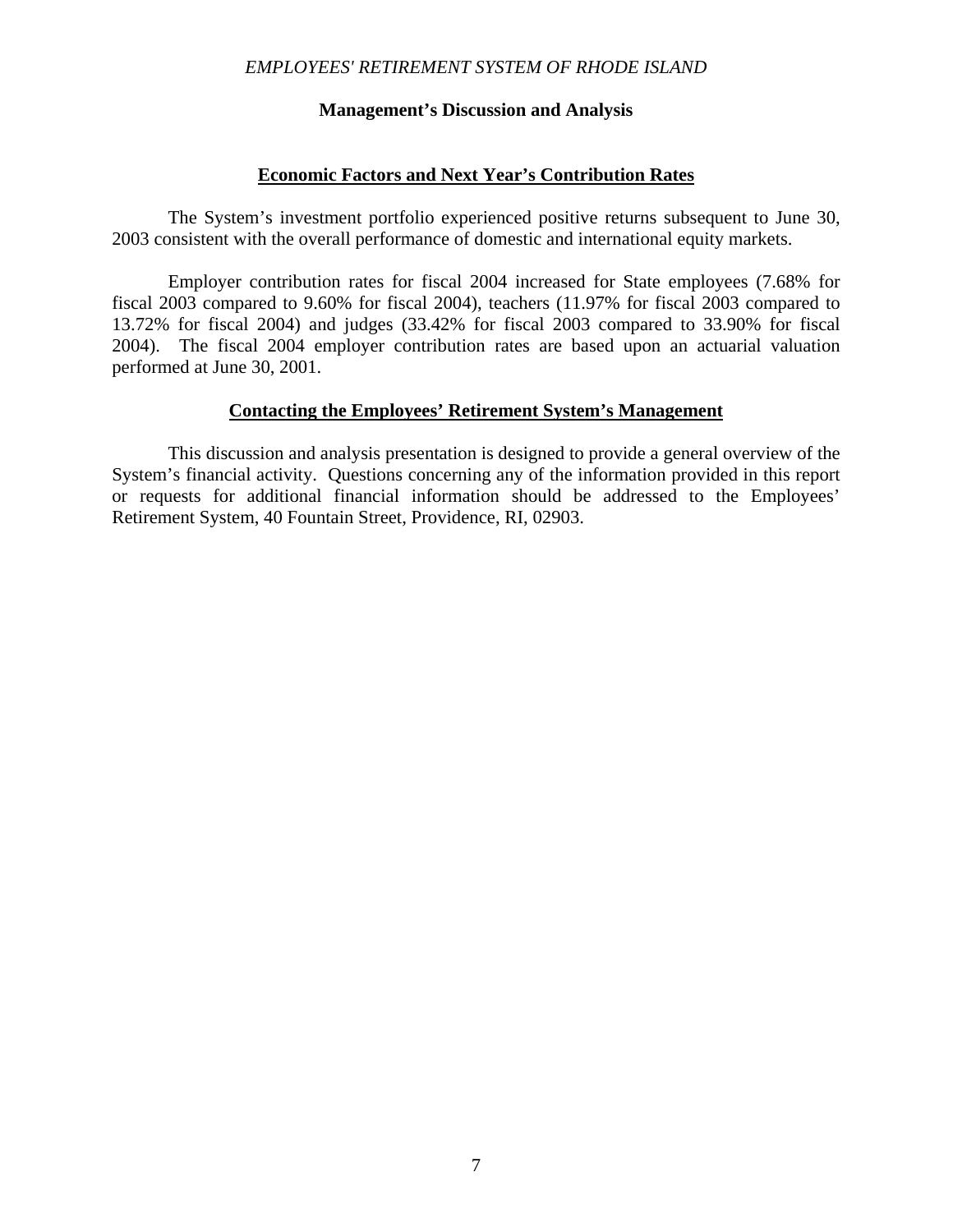### *EMPLOYEES' RETIREMENT SYSTEM OF RHODE ISLAND Statements of Plan Net Assets As of June 30, 2003*

|                                                 |    |               |               |               |              |                  | <b>Total</b><br><b>Memorandum</b> |
|-------------------------------------------------|----|---------------|---------------|---------------|--------------|------------------|-----------------------------------|
|                                                 |    | <b>ERS</b>    | <b>MERS</b>   |               | <b>SPRBT</b> | <b>JRBT</b>      | Only                              |
| <b>Assets</b>                                   |    |               |               |               |              |                  |                                   |
| Cash and cash equivalents (Note 3)              | S. | 2,597,708     | \$<br>458,808 | <sup>\$</sup> | 215,754      | \$<br>154,694    | \$<br>3,426,964                   |
| Receivables                                     |    |               |               |               |              |                  |                                   |
| Contributions                                   |    | 19,472,668    | 1,750,926     |               |              |                  | 21,223,594                        |
| Due from State for teachers                     |    | 14,872,584    |               |               |              |                  | 14,872,584                        |
| Due from other plans                            |    | 2,472,280     | 12,006,320    |               | 116,547      | 80,661           | 14,675,808                        |
| Other                                           |    | 2,945,486     | 230,709       |               | 2,209        | 6,833            | 3,185,237                         |
| Total receivables                               |    | 39,763,018    | 13,987,955    |               | 118,756      | 87,494           | 53,957,223                        |
| Investments at fair value (Note 3)              |    |               |               |               |              |                  |                                   |
| Equity in short-term investment fund            |    |               | 2,090,765     |               |              |                  | 2,090,765                         |
| Equity in pooled trust                          |    | 4,639,657,474 | 693,116,083   |               | 17,759,049   | 11,187,155       | 5,361,719,761                     |
| Plan specific investments                       |    | 22,850,413    |               |               |              |                  | 22,850,413                        |
| Total investments before lending activities     |    | 4,662,507,887 | 695,206,848   |               | 17,759,049   | 11,187,155       | 5,386,660,939                     |
| Invested securities lending collateral (Note 3) |    | 503,989,579   | 75,290,685    |               | 1,929,027    | 1,215,174        | 582,424,465                       |
| Property and equipment at cost net of           |    |               |               |               |              |                  |                                   |
| accumulated depreciation (Note 4)               |    |               |               |               |              |                  |                                   |
| Line of business system (net of                 |    |               |               |               |              |                  |                                   |
| accumulated depreciation \$1,358,913)           |    | 13, 132, 723  | 1,931,230     |               | 30,796       | 19,822           | 15,114,571                        |
| Computer equipment (net of accumulated          |    |               |               |               |              |                  |                                   |
| depreciation \$425,559)                         |    | 263,059       | 38,405        |               | 517          | 335              | 302,316                           |
| Total property and equipment                    |    | 13,395,782    | 1,969,635     |               | 31.313       | 20.157           | 15,416,887                        |
| <b>Total Assets</b>                             |    | 5,222,253,974 | 786,913,931   |               | 20,053,899   | 12,664,674       | 6,041,886,478                     |
| <b>Liabilities</b>                              |    |               |               |               |              |                  |                                   |
|                                                 |    |               |               |               |              |                  |                                   |
| Securities lending liability (Note 3)           |    | 503,989,579   | 75,290,685    |               | 1,929,027    | 1,215,174        | 582,424,465                       |
| Accounts payable                                |    | 3,808,097     | 682,293       |               | 12,604       | 8,038            | 4,511,032                         |
| Due to other plans                              |    | 12,203,528    | 2,472,280     |               |              |                  | 14,675,808                        |
| <b>Total Liablilities</b>                       |    | 520,001,204   | 78,445,258    |               | 1,941,631    | 1,223,212        | 601,611,305                       |
| Net assets held in trust for pension benefits   |    |               |               |               |              |                  |                                   |
| (A schedule of funding progress for each plan   |    |               |               |               |              |                  |                                   |
| is presented on page 25)                        |    | 4,702,252,770 | \$708,468,674 | S             | 18, 112, 268 | \$<br>11,441,463 | \$5,440,275,175                   |

The accompanying notes are an integral part of this financial statement.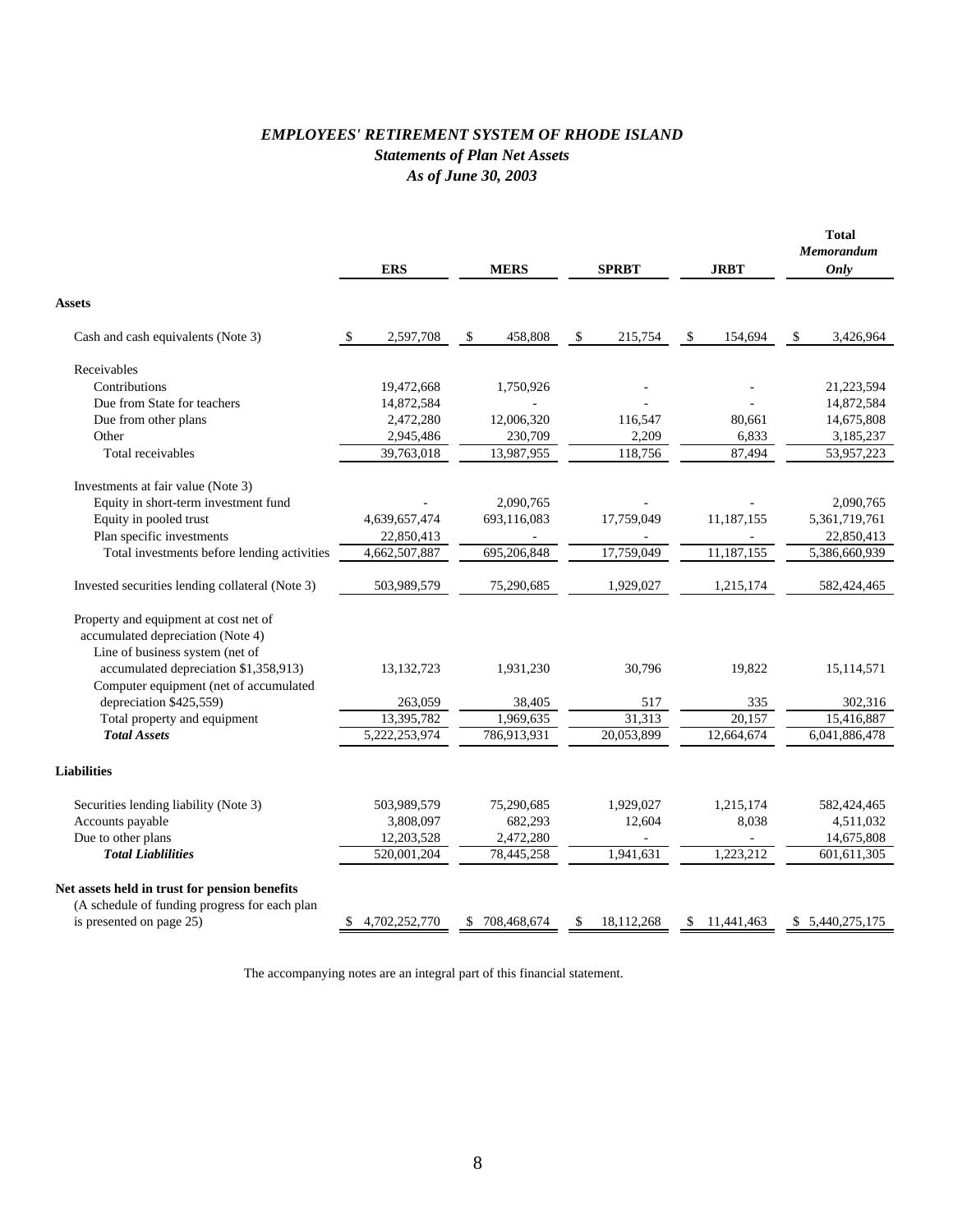#### *EMPLOYEES' RETIREMENT SYSTEM OF RHODE ISLAND Statements of Changes in Plan Net Assets Fiscal Year ended June 30, 2003*

|                                       | <b>ERS</b>        | <b>MERS</b>      | <b>SPRBT</b>               | <b>JRBT</b>      | <b>Total</b><br>Memorandum<br>Only |
|---------------------------------------|-------------------|------------------|----------------------------|------------------|------------------------------------|
| <b>Additions</b>                      |                   |                  |                            |                  |                                    |
| Contributions                         |                   |                  |                            |                  |                                    |
| Member contributions                  | \$<br>129,365,297 | 17,680,088<br>\$ | \$<br>718,589              | \$<br>433,824    | \$<br>148, 197, 798                |
| <b>Employer contributions</b>         | 102,283,913       | 6,485,065        | 2,256,770                  | 1,656,965        | 112,682,713                        |
| State contribution for teachers       | 38,242,690        |                  |                            |                  | 38,242,690                         |
| Interest on service credits purchased | 1,254,432         | 134,524          |                            |                  | 1,388,956                          |
| Total contributions                   | 271,146,332       | 24,299,677       | 2,975,359                  | 2,090,789        | 300,512,157                        |
| Investment income                     |                   |                  |                            |                  |                                    |
| Net appreciation in fair value        |                   |                  |                            |                  |                                    |
| of investments                        | 12,761,770        | 2,302,774        | 335,278                    | 199,394          | 15,599,216                         |
| Interest                              | 80,744,407        | 10,677,586       | 266,854                    | 167,457          | 91,856,304                         |
| Dividends                             | 38,778,696        | 5,783,829        | 135,694                    | 85,222           | 44,783,441                         |
| Other investment income               | 14,373,078        | 2,143,693        | 50,233                     | 31,509           | 16,598,513                         |
|                                       | 146,657,951       | 20,907,882       | 788,059                    | 483,582          | 168,837,474                        |
| Less investment expense               | (20, 313, 580)    | (3,029,465)      | (70, 915)                  | (44, 239)        | (23, 458, 199)                     |
| Net investment income                 | 126,344,371       | 17,878,417       | 717.144                    | 439.343          | 145,379,275                        |
| Securities lending                    |                   |                  |                            |                  |                                    |
| Securities lending income             | 6,485,644         | 968,886          | 24,824                     | 15,638           | 7,494,992                          |
| Less securities lending expense       | (4,943,543)       | (738, 513)       | (18,922)                   | (11, 919)        | (5,712,897)                        |
| Net securities lending income         | 1,542,101         | 230,373          | 5,902                      | 3,719            | 1,782,095                          |
| Total net investment income           | 127,886,472       | 18,108,790       | 723,046                    | 443,062          | 147, 161, 370                      |
| Miscellaneous revenue                 | 49,606            | 4,906            |                            |                  | 54,512                             |
| <b>Total Additions</b>                | 399,082,410       | 42,413,373       | 3,698,405                  | 2,533,851        | 447,728,039                        |
| <b>Deductions</b>                     |                   |                  |                            |                  |                                    |
| <b>Benefits</b>                       |                   |                  |                            |                  |                                    |
| Retirement benefits                   | 326,118,741       | 32,139,989       | 69.448                     | 118,978          | 358,447,156                        |
| Cost of living adjustments            | 79,724,969        | 3,971,476        |                            | 1,382            | 83,697,827                         |
| <b>SRA Plus Option</b>                | 23,012,613        | 1,228,457        |                            |                  | 24, 241, 070                       |
| Supplemental benefits                 | 1,006,992         |                  |                            |                  | 1,006,992                          |
| Death benefits                        | 2,317,265         | 425,609          |                            |                  | 2,742,874                          |
| Total benefits                        | 432,180,580       | 37,765,531       | 69,448                     | 120,360          | 470,135,919                        |
| Refund of contributions               | 5,277,244         | 1,292,261        |                            |                  | 6,569,505                          |
| Administrative expense                | 4,340,497         | 645,862          | 11,830                     | 7,640            | 5,005,829                          |
| <b>Total Deductions</b>               | 441,798,321       | 39,703,654       | 81,278                     | 128,000          | 481,711,253                        |
| <b>Net Increase (Decrease)</b>        | (42,715,911)      | 2,709,719        | 3,617,127                  | 2,405,851        | (33,983,214)                       |
| Net assets held in trust for          |                   |                  |                            |                  |                                    |
| pension benefits                      |                   |                  |                            |                  |                                    |
| <b>Beginning of year</b>              | 4,744,968,681     | 705,758,955      | 14,495,141                 | 9,035,612        | 5,474,258,389                      |
| End of year                           | \$4,702,252,770   | \$708,468,674    | $\mathbb{S}$<br>18,112,268 | \$<br>11,441,463 | \$ 5,440,275,175                   |

The accompanying notes are an integral part of this financial statement.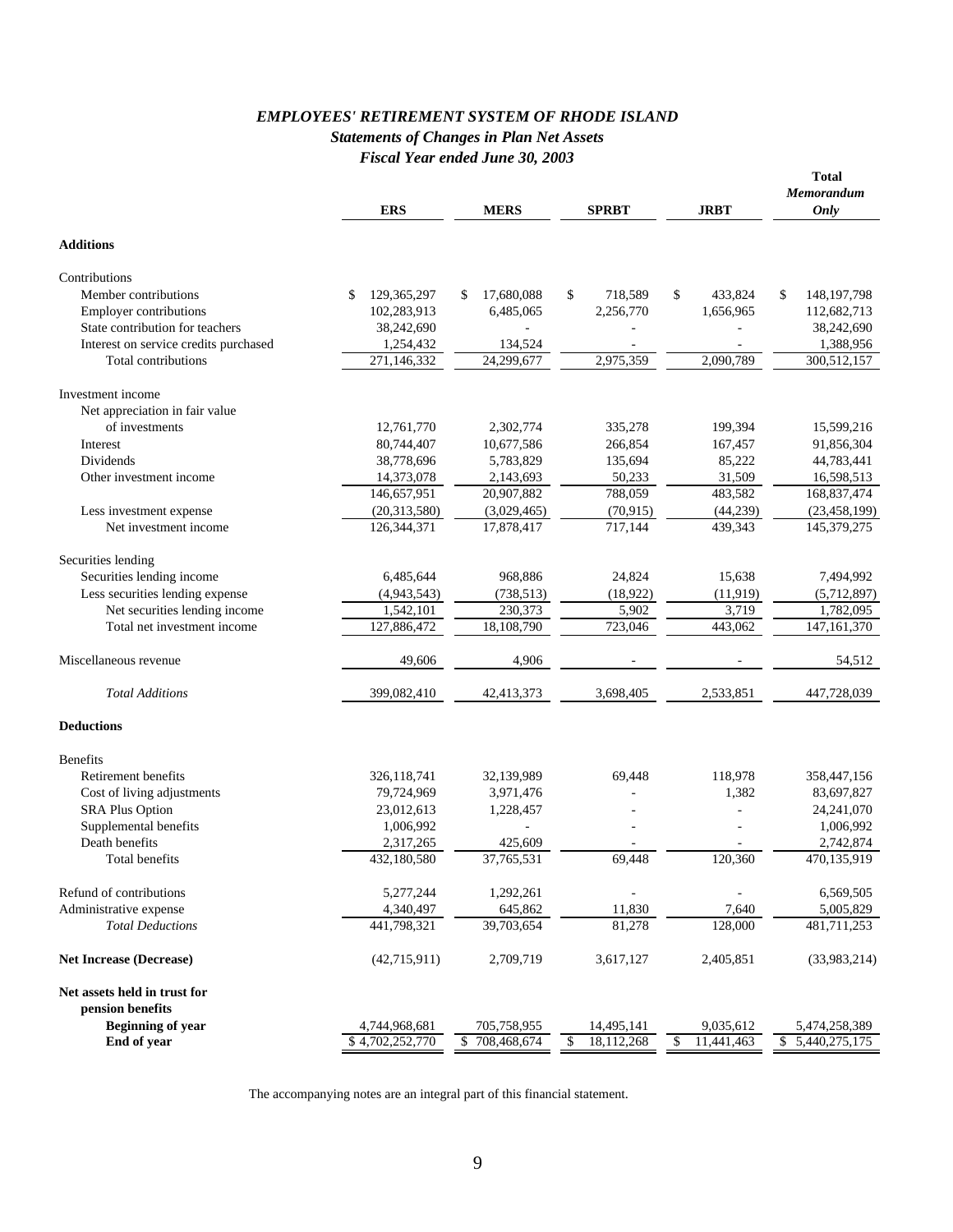### **1. Plan Descriptions**

### **(a). General**

The Employees' Retirement System of Rhode Island (the System) acts as a common investment and administrative agent for pension benefits to be provided for four defined benefit retirement plans as listed below:

| Plan Name                                     | Type of Plan                    |
|-----------------------------------------------|---------------------------------|
|                                               |                                 |
| Employees' Retirement System ( <i>ERS</i> )   | Cost-sharing multiple-employer  |
|                                               | defined benefit plan            |
| <b>Municipal Employees' Retirement System</b> | Agent multiple-employer         |
| (MERS)                                        | defined benefit plan            |
| <b>State Police Retirement Benefits Trust</b> | Single-employer defined benefit |
| (SPRBT)                                       | plan                            |
| Judicial Retirement Benefits Trust (JRBT)     | Single-employer defined benefit |
|                                               | plan                            |

Although the assets of the plans are commingled for investment purposes, each plan's assets are accounted for separately and may be used only for the payment of benefits to the members of that plan, in accordance with the terms of that plan.

The System's financial statements are included as Pension Trust Funds within the Fiduciary Funds in the Comprehensive Annual Financial Report of the State of Rhode Island and Providence Plantations.

The System is administered by the State of Rhode Island Retirement Board which consists of 15 members: the general treasurer; the director of administration or his or her designee; the budget officer or his or her designee; the fiscal advisor to the house finance committee or his or her designee; the president of the league of cities and towns or his or her designee; two (2) active State employee members of the retirement system or officials from state employee unions to be elected by active State employees; two (2) active teacher members of the retirement system or officials from a teachers union to be elected by active teachers; one active municipal employee member of the retirement system or an official from a municipal employees union to be elected by active municipal employees; one retired member of the retirement system to be elected by retired members of the System; the chairperson of the house finance committee or his or her designee; the chairperson of the senate finance committee or his or her designee; and two (2) public representatives, one of whom shall be a C.L.U. competent in the area of pension benefits, shall be appointed by the governor and whose term shall be for four (4) years, or until their successors are appointed.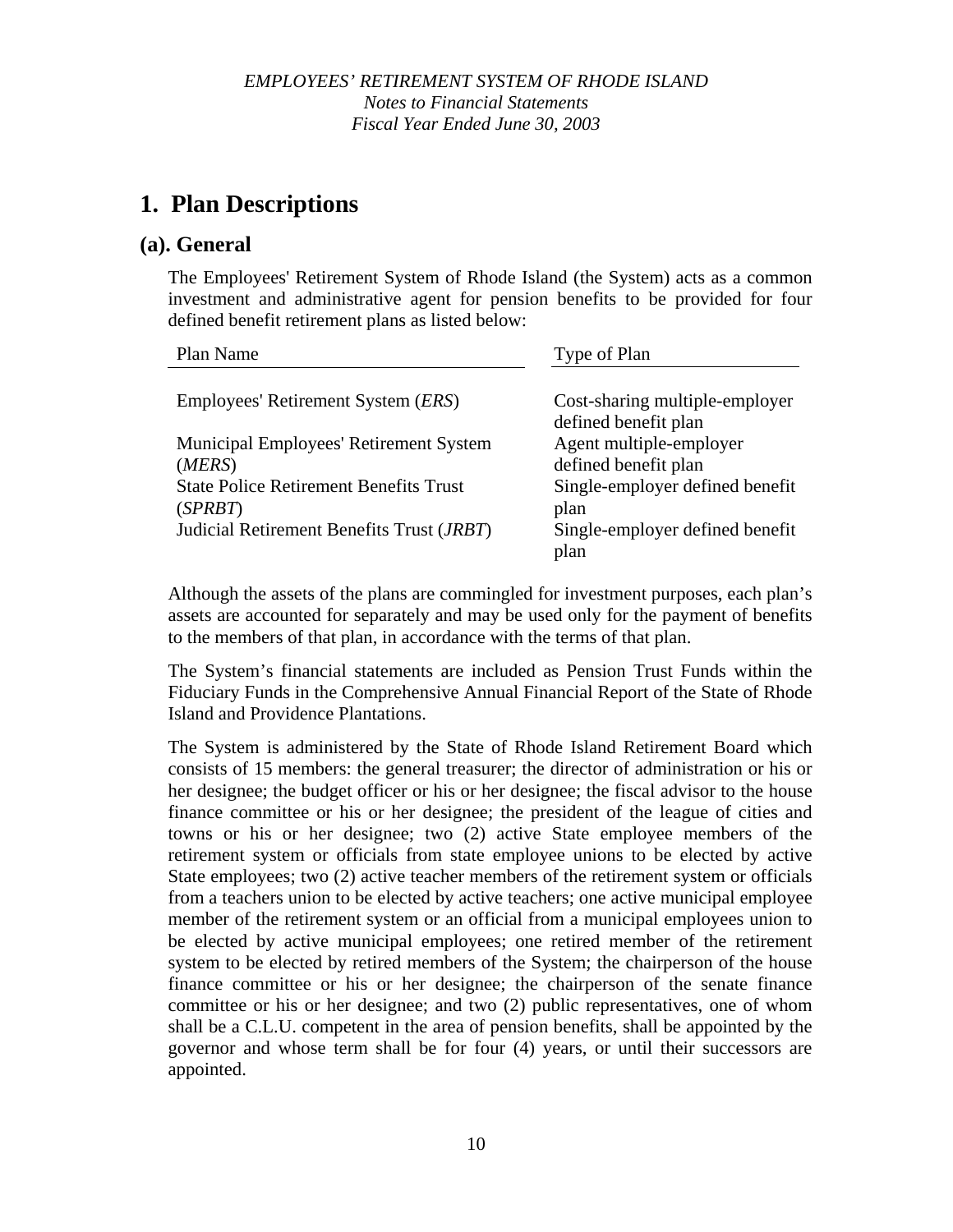### **1. Plan Descriptions (continued)**

### **(a). General**

The System's purpose is to provide retirement benefits to state employees, public school teachers, general municipal employees, public safety employees, state police officers and judges.

A summary of membership in the plans as of the June 30, 2002 actuarial valuation is listed below:

|                        | Retirees and<br>beneficiaries | Terminated plan<br>members entitled<br>to but not yet<br>receiving benefits | Active<br>Vested | Active<br>$Non-$<br>vested | Total by<br>Plan |
|------------------------|-------------------------------|-----------------------------------------------------------------------------|------------------|----------------------------|------------------|
| <b>ERS</b>             |                               |                                                                             |                  |                            |                  |
| <b>State Employees</b> | 9,426                         | 1,569                                                                       | 8,906            | 4,889                      | 24,790           |
| <b>Teachers</b>        | 7,311                         | 1,042                                                                       | 7,568            | 7,142                      | 23,063           |
| <b>MERS</b>            |                               |                                                                             |                  |                            |                  |
| General Employees      | 3,336                         | 1,103                                                                       | 2,768            | 4,245                      | 11,452           |
| <b>Public Safety</b>   | 317                           | 33                                                                          | 561              | 552                        | 1,463            |
| <b>SPRBT</b>           | 1                             |                                                                             |                  | 150                        | 151              |
| <b>JRBT</b>            | 1                             |                                                                             |                  | 39                         | 40               |
| Total by type          | 20,392                        | 3.747                                                                       | 19,803           | 17,017                     | 60.959           |

### **(b). Membership and Benefit Provisions**

#### (1) Employees' Retirement System (ERS)

The ERS was established under section two of chapter 2334 of the Rhode Island Public Laws of 1936 and placed under the management of the Retirement Board for the purpose of providing retirement allowances for employees of the State of Rhode Island under the provisions of chapters 8 to 10, inclusive, of title 36, and public school teachers under the provisions of chapters 15 to 17, inclusive, of title 16 of the Rhode Island General Laws.

The plan covers most State employees other than certain personnel at the State colleges and university (principally faculty and administrative personnel). Elected officials may become members on an optional basis. Membership in the plan is compulsory for teachers, including superintendents, principals, school nurses, and certain other school officials in the public schools in the cities and towns. Rhode Island Airport Corporation (RIAC) employees hired before July 1, 1993 are also covered and have the same benefits as State employees. Rhode Island Economic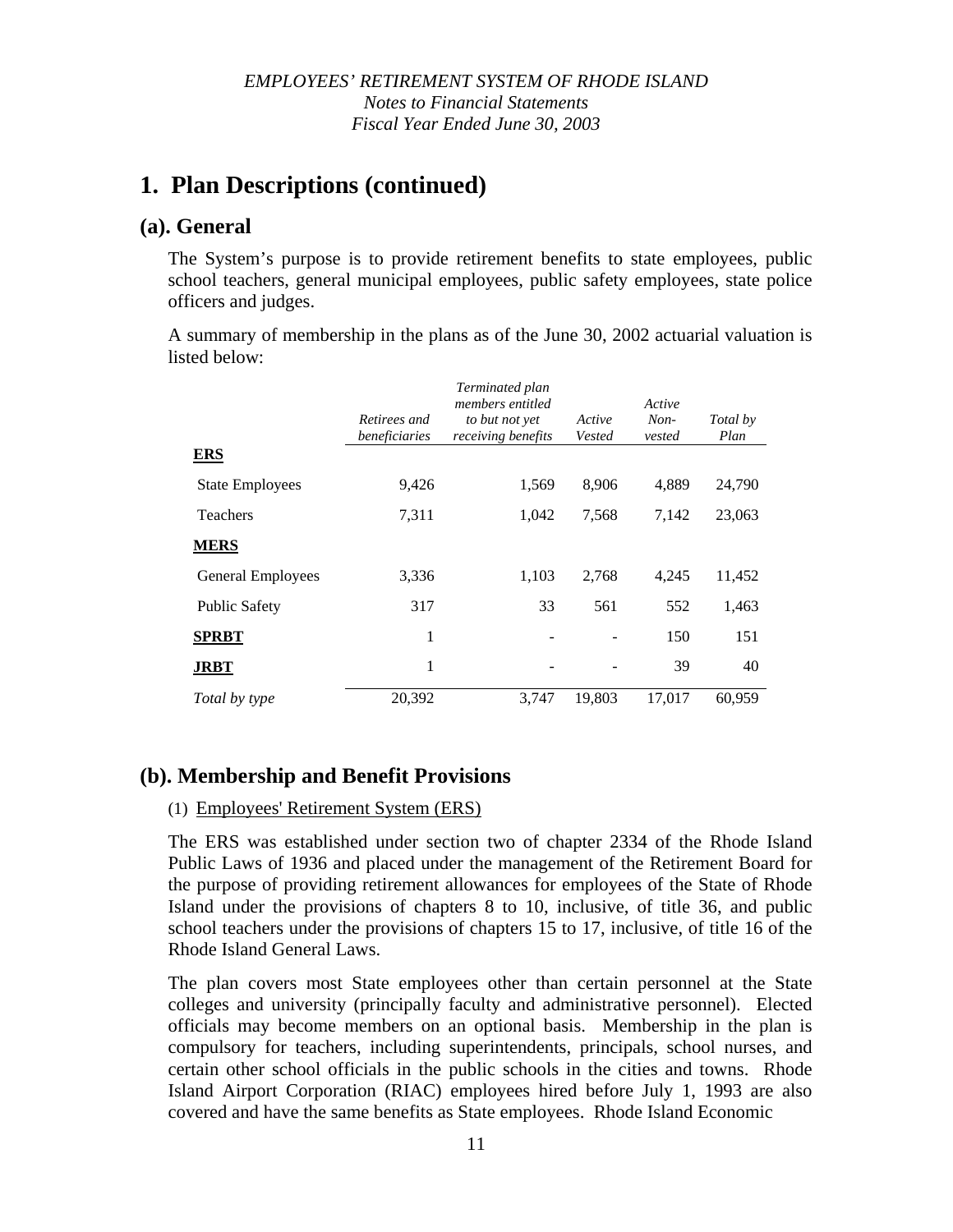# **1. Plan Descriptions (continued)**

### **(b). Membership and Benefit Provisions**

Development Corporation (RIEDC) employees who were (1) active contributing members and employees of the Department of Economic Development of the State of Rhode Island before October 31, 1995, and (2) elected to continue membership in the plan are also covered and have the same benefits as State employees. Narragansett Bay Water Quality District Commission employees who are members of a collective bargaining unit are also covered and have the same benefits as State employees.

The plan provides unreduced benefits of 1.7% of earnings for each of the first ten years of service; 1.9% for each of the next ten years; 3.0% per year for each of the next fourteen years; and 2% for the 35th year. Joint and survivor options are available as well as the Service Retirement Allowance (SRA) Plus option that provides for the payment of a larger benefit before the attainment of age sixty-two (62) and a reduced amount thereafter. The reduced amount is equal to the benefit before age sixty-two (62), including cost-of-living increases, minus the member's estimated social security benefit payable at age sixty-two (62). The maximum benefit is 80% of final average earnings after 35 years of service. Such benefits are available to members at least age 60 with 10 years of service, or after 28 years at any age. A different benefit formula applies to State correctional officers who may retire at age 50 if they have 20 years of service. Benefits for all employees are based on the average of the highest three consecutive years' earnings, exclusive of overtime.

On the third January after retirement, a cost-of-living increase of 3% (compounded annually) is provided independent of actual changes in the consumer price index. The plan also provides nonservice-connected disability benefits after five years of service; service-connected disability pensions with no minimum service requirement; vested benefits after ten years of service; survivor's benefits for service-connected death; and certain lump sum death benefits.

The plan also provides benefits to legislators elected to office prior to January 1, 1995, of \$600 for every year served up to a maximum of \$12,000. Such benefits are available to legislators 55 and over with at least 8 years of service or, at any age with 20 or more years of service.

The plan provides a survivor benefit to public school teachers via a "Teachers Survivor Benefits Fund" in lieu of Social Security. Not all school districts participate in the plan. The cost of the benefits provided by the plan are two percent (2%) of the member's annual salary up to but not exceeding an annual salary of \$9,600; one-half (1/2) of the cost is contributed by the member by deductions from his or her salary, and the other half (1/2) is contributed and paid by the respective city, town, or school district by which the member is employed. These contributions are in addition to the contributions required for regular pension benefits.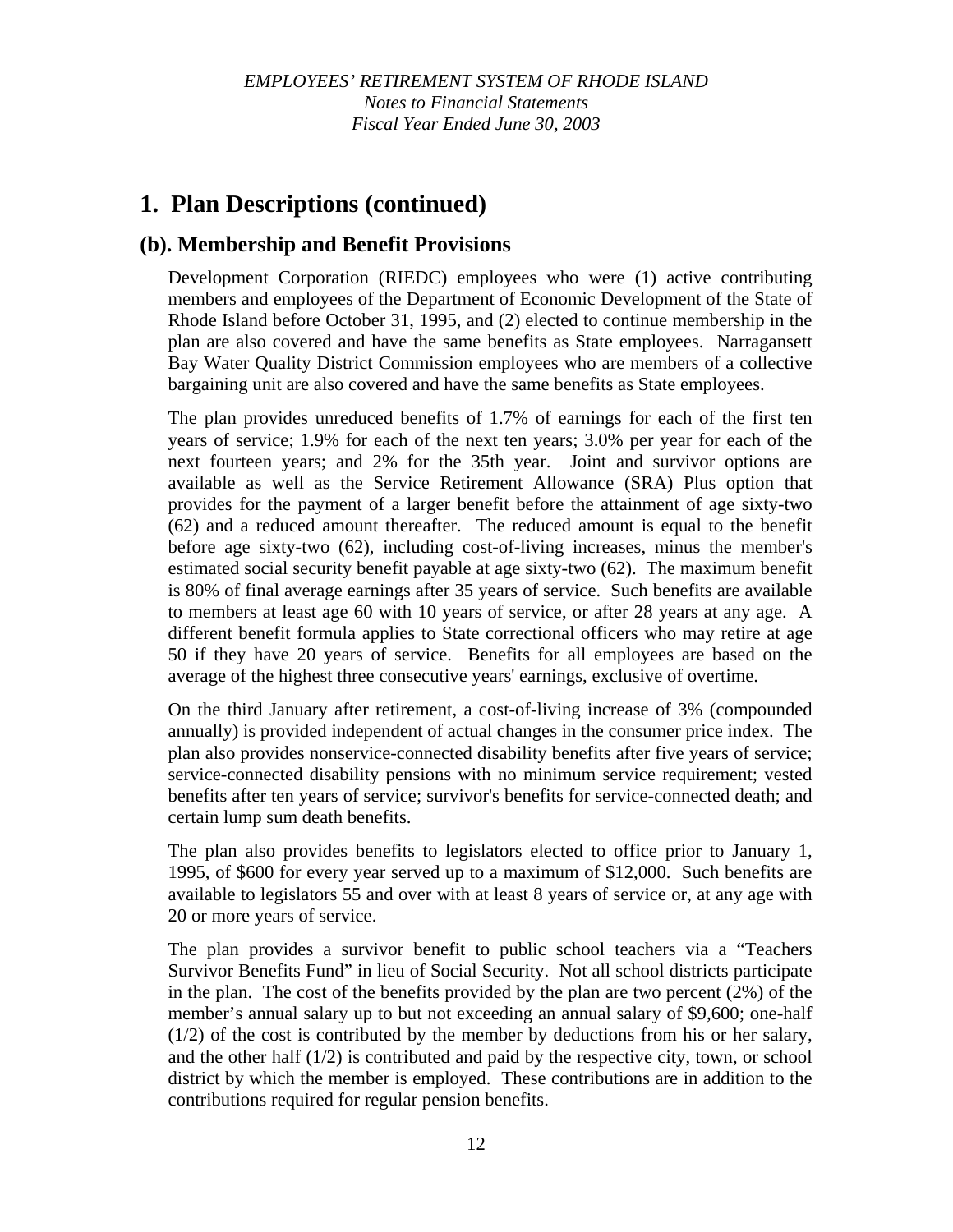# **1. Plan Descriptions (continued)**

### **(b). Membership and Benefit Provisions**

Spouse, parents, family and children's benefits are payable following the death of a member. A spouse shall be entitled to benefits upon attaining the age of sixty (60) years. Children's benefits are payable to the child, including a stepchild or adopted child of a deceased member if the child is unmarried and under the age of eighteen (18) years or twenty-three (23) years and a full time student, and was dependent upon the member at the time of the member's death. Family benefits are provided if at the time of the member's death the surviving spouse has in his or her care a child of the deceased member entitled to child benefits. Parents benefits are payable to the parent or parents of a deceased member if the member did not leave a widow, widower, or child who could ever qualify for monthly benefits on the member's wages and the parent has reached the age of 60 years, has not remarried, and received support from the member.

The Teachers Survivor Benefits Fund provides benefits based on the highest salary at the time of retirement of the teacher. Benefits are payable in accordance with the following table:

|                              | <b>Spousal Monthly</b> |
|------------------------------|------------------------|
| <b>Highest Annual Salary</b> | Minimum Benefit        |
| \$17,000 or less             | \$600                  |
| \$17,001 to \$25,000         | \$700                  |
| \$25,001 to \$33,000         | \$800                  |
| \$33,001 to \$40,000         | \$900                  |
| \$40,001 and over            | \$1,000                |

Benefits payable to children and families are equal to the spousal benefit multiplied by the percentage below:

|       |          | Parent and 1   Parent and 2   Parent and more   One Child   Two Children |       |       | Three or more  |
|-------|----------|--------------------------------------------------------------------------|-------|-------|----------------|
| Child | Children | than 2 Children                                                          | Alone | Alone | Children Alone |
| 50%،  | $175\%$  | 175%                                                                     | 75%   | 150%  | 175%           |

#### (2) Municipal Employees' Retirement System (MERS)

The MERS was established under section one of chapter 2784 of the Rhode Island Public Laws of 1951 and placed under the management of the Retirement Board for the purpose of providing retirement allowances to employees of municipalities, housing authorities, water and sewer districts, and municipal police and fire persons that have elected to participate.

The plan generally provides retirement benefits equal to 2% of a member's final average salary multiplied by the number of years of total service up to a maximum of 75%. Joint and survivor options are available as well as the Service Retirement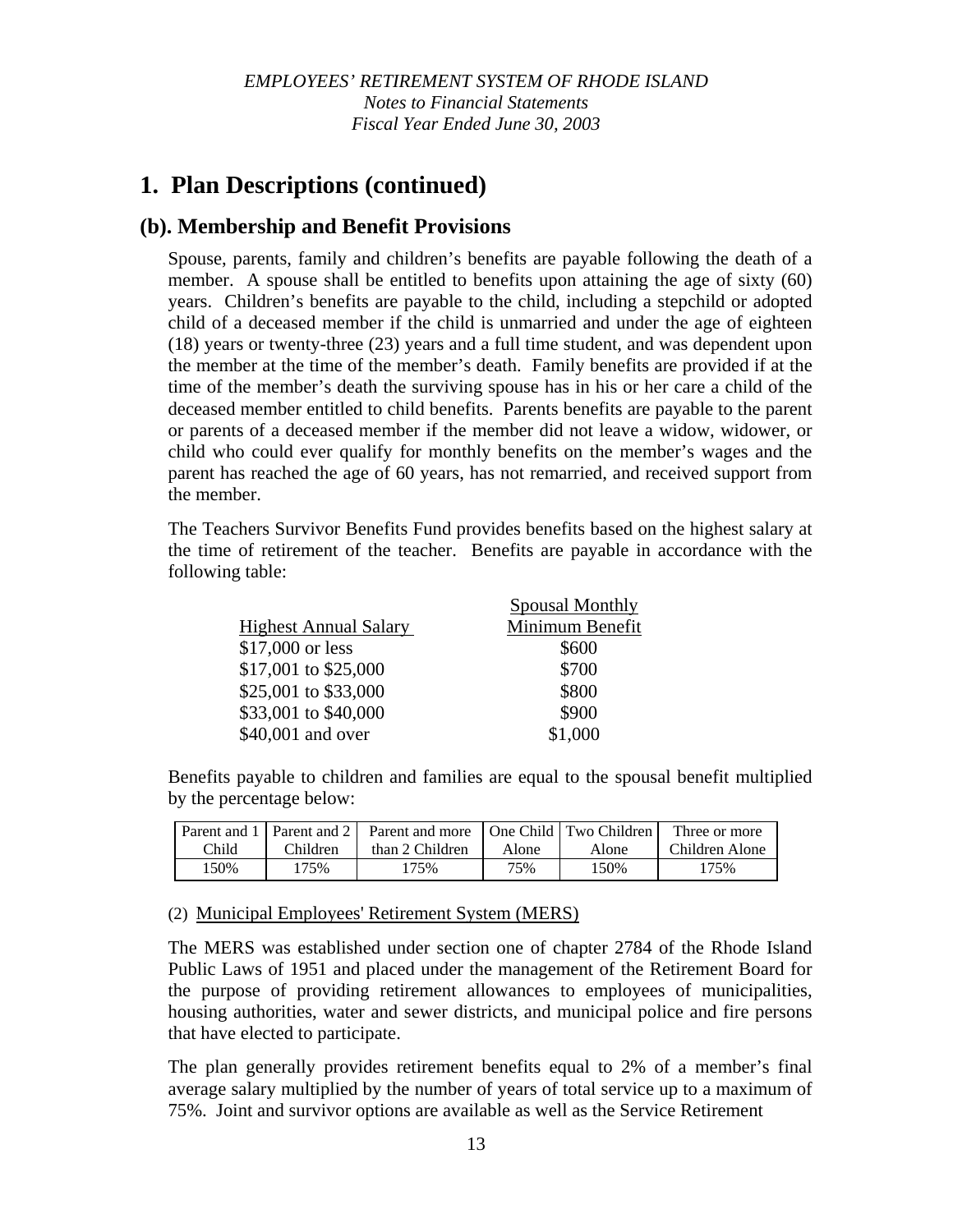# **1. Plan Descriptions (continued)**

### **(b). Membership and Benefit Provisions**

Allowance (SRA) Plus option that provides for the payment of a larger benefit before the attainment of age sixty-two (62) and a reduced amount thereafter. The reduced amount is equal to the benefit before age sixty-two (62), including cost-of-living increases, minus the member's estimated social security benefit payable at age sixtytwo (62). Such benefits are available to members at least age 58 with 10 years of service or after 30 years of service at any age. Police and fire personnel may retire at age 55 if they have 10 years of service or after 25 years of service at any age. An optional cost-of-living provision may be elected for police and fire personnel and general employees. An option may be elected to provide a 20 year service pension with a benefit equal to 2.5% for each year of service up to a maximum of 75% for police and fire personnel. Benefits are based on the average of the highest three consecutive years' earnings, exclusive of overtime.

The plan also provides nonservice-connected disability benefits after 5 years of service; service-connected disability pensions with no minimum service requirement; vested benefits after 10 years of service; survivor's benefits; and certain lump sum death benefits. A summary of participating employers is listed below:

| Municipalities, housing authorities, water and sewer districts           | -65 |
|--------------------------------------------------------------------------|-----|
| Municipal police and fire departments                                    | 44  |
| Total participating units as of the actuarial valuation at June 30, 2002 | 109 |

#### (3) State Police Retirement Benefits Trust (SPRBT)

The State Police Retirement Benefits Trust was established under Rhode Island General Law Section 42-28-22.1 and was placed under the management of the Retirement Board for the purpose of providing retirement allowances to State Police.

The plan covers all State Police and Superintendents hired after July 1, 1987.

The plan generally provides retirement benefits equal to 50% of final salary after 20 years of service, plus 3.0% of final salary times service in excess of 20 years through 25 years to a maximum of 65% of final salary. Such benefits are available to members after 20 years of service regardless of age. The Superintendent of the State Police will receive 50% of his/her final salary and may retire after attainment of age 60 and 10 years of service. A cost-of-living adjustment of \$1,500 per annum beginning on January 1st of the year in which a member attains his/her third anniversary of retirement is provided to all members. Benefits are based on the final base salary earned at retirement including longevity increment, holiday pay, clothing allowance and up to 400 overtime hours.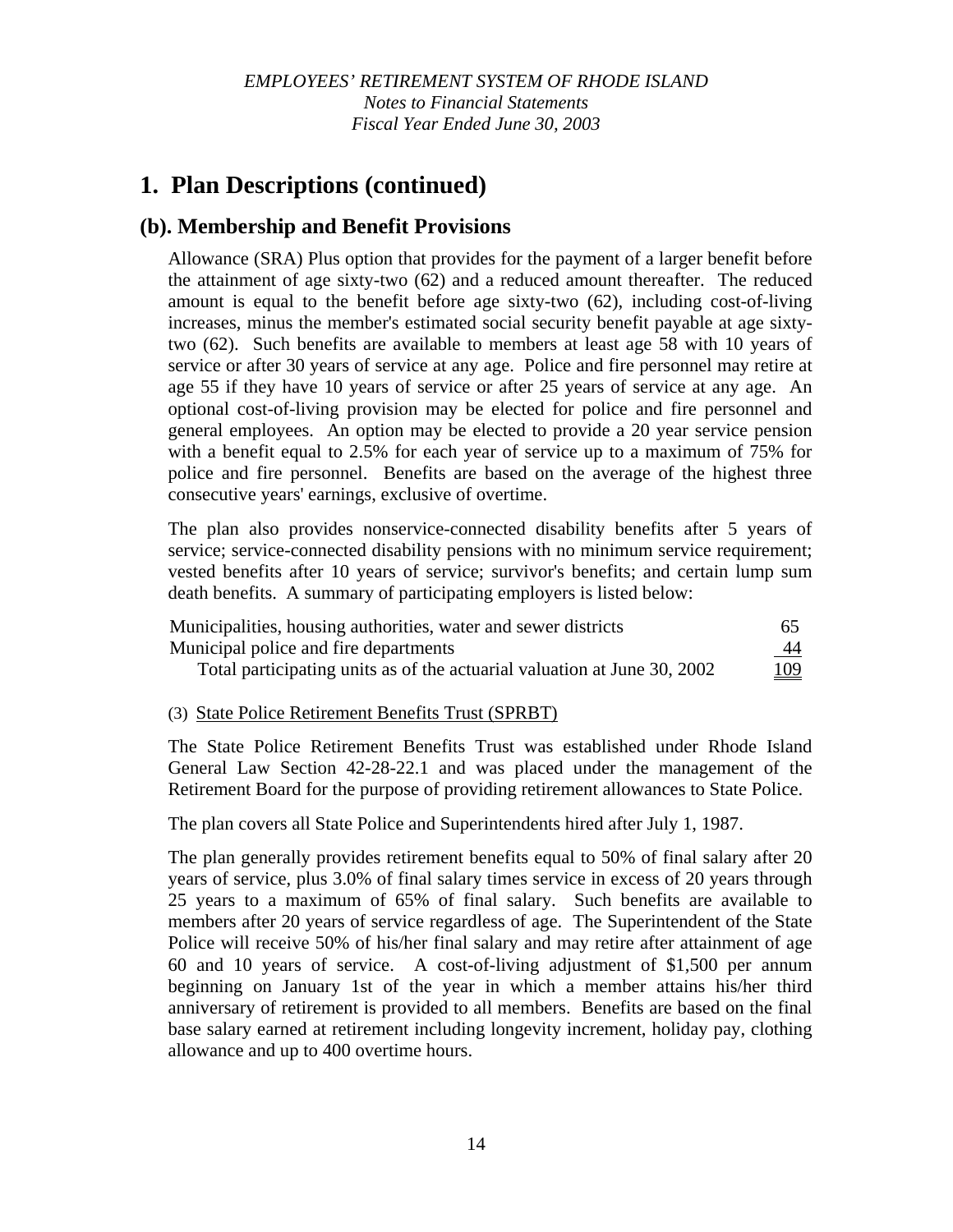# **1. Plan Descriptions (continued)**

### **(b). Membership and Benefit Provisions**

The plan also provides nonservice-connected disability benefits after 10 years of service and service-connected disability pensions with no minimum service requirement.

(4) Judicial Retirement Benefits Trust (JRBT)

The Judicial Retirement Benefits Trust was established under Rhode Island General Laws 8-8.2-7; 8-3-16; 8-8-10.1; 28-30-18.1; and was placed under the management of the Retirement Board for the purpose of providing retirement allowances to Justices of the Traffic Tribunal, Supreme, Superior, Family, District and Workers Compensation courts.

The plan covers all Judges appointed after December 31, 1989.

The plan generally provides retirement benefits equal to 75% of the final salary at the time of retirement after 20 years of service, or 10 years of service and attainment of age 65. Judges retiring after 20 years of service after age 65 or 15 years of service after age 70 will receive full retirement benefits which is the final salary at time of retirement. On the third January after the date of retirement, a cost-of-living increase amounting to 3% not compounded is provided to Supreme, Superior, Family and District Court Judges, independent of actual changes in the consumer price index. Traffic Tribunal and Workers' Compensation Court Judges, on the third January after the date of retirement, receive a cost-of-living increase amounting to 3% compounded annually.

# **2. Summary of Significant Accounting Policies**

These financial statements were prepared in accordance with accounting principles generally accepted in the United States of America as prescribed by the Governmental Accounting Standards Board (GASB). The Governmental Accounting Standards Board (GASB) is responsible for establishing generally accepted accounting principles for defined benefit pension plans established by governmental entities. In accordance with GASB Statement No. 20, in the absence of specific guidance from a GASB pronouncement, pronouncements of the Financial Accounting Standards Board (FASB) issued on or before November 30, 1989 have been followed.

**Basis of Accounting -** The financial statements of the System are prepared on the accrual basis of accounting. Under this method revenues are recorded when earned and expenses are recorded when incurred. Plan member contributions are recognized in the period in which the contributions are due. Employer contributions to each plan are recognized when due and the employer has made a formal commitment to provide the contributions.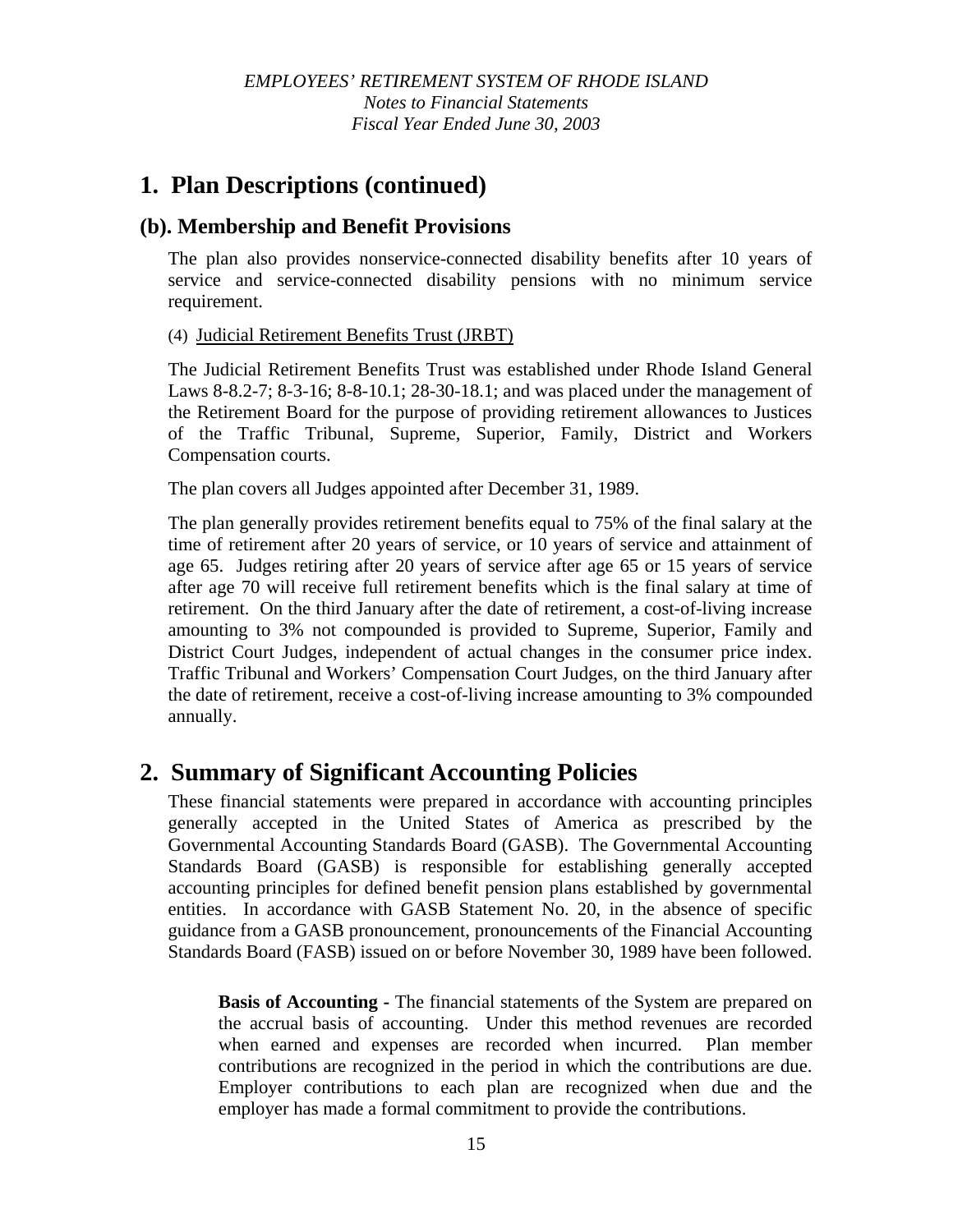### **2. Summary of Significant Accounting Policies (continued)**

Benefits and refunds are recognized when due and payable in accordance with the terms of each plan. Dividend income is recorded on the ex-dividend date. Investment transactions are recorded on a trade date basis. The gains or losses on foreign currency exchange contracts are included in income in the period in which the exchange rates change. Gains and losses on contracts which hedge specific foreign currency denominated commitments are deferred and recognized in the period in which the transaction is completed.

**Method Used to Value Investments -** Investments are recorded in the financial statements at fair value. Fair value is the amount that a plan can reasonably expect to receive for an investment in a current sale between a willing buyer and a willing seller - that is, other than a forced liquidation sale. The fair value of fixed income and domestic and international stocks are generally based on published market prices and quotations from national security exchanges and securities pricing services. Real estate is primarily valued on appraisals by independent appraisers or as adjusted by the general partner. Other securities and investments that are not traded on a national security exchange are valued by the respective fund manager. Commingled funds consist primarily of institutional equity index funds. The fair value of the commingled funds is based on the reported share value of the respective fund. Futures contracts are valued at the settlement price established each day by the board of trade or exchange on which they are traded. Short-term investments are stated at cost which approximates fair value.

**Cash and Cash Equivalents -** Cash represents cash held in trust in a financial institution. Cash equivalents are highly liquid investments with a maturity of three months or less at the time of purchase.

**Property and Equipment –** These assets represent the Line of Business System and computer equipment recorded at cost. Depreciation is provided on a straight-line basis over the estimated useful lives, ten and five years respectfully. Depreciation of the Line of Business System commences as each stage is implemented. Stage 1 was implemented on December 1, 2001. Property, plant and equipment is allocated to each plan based on its proportionate share of net assets.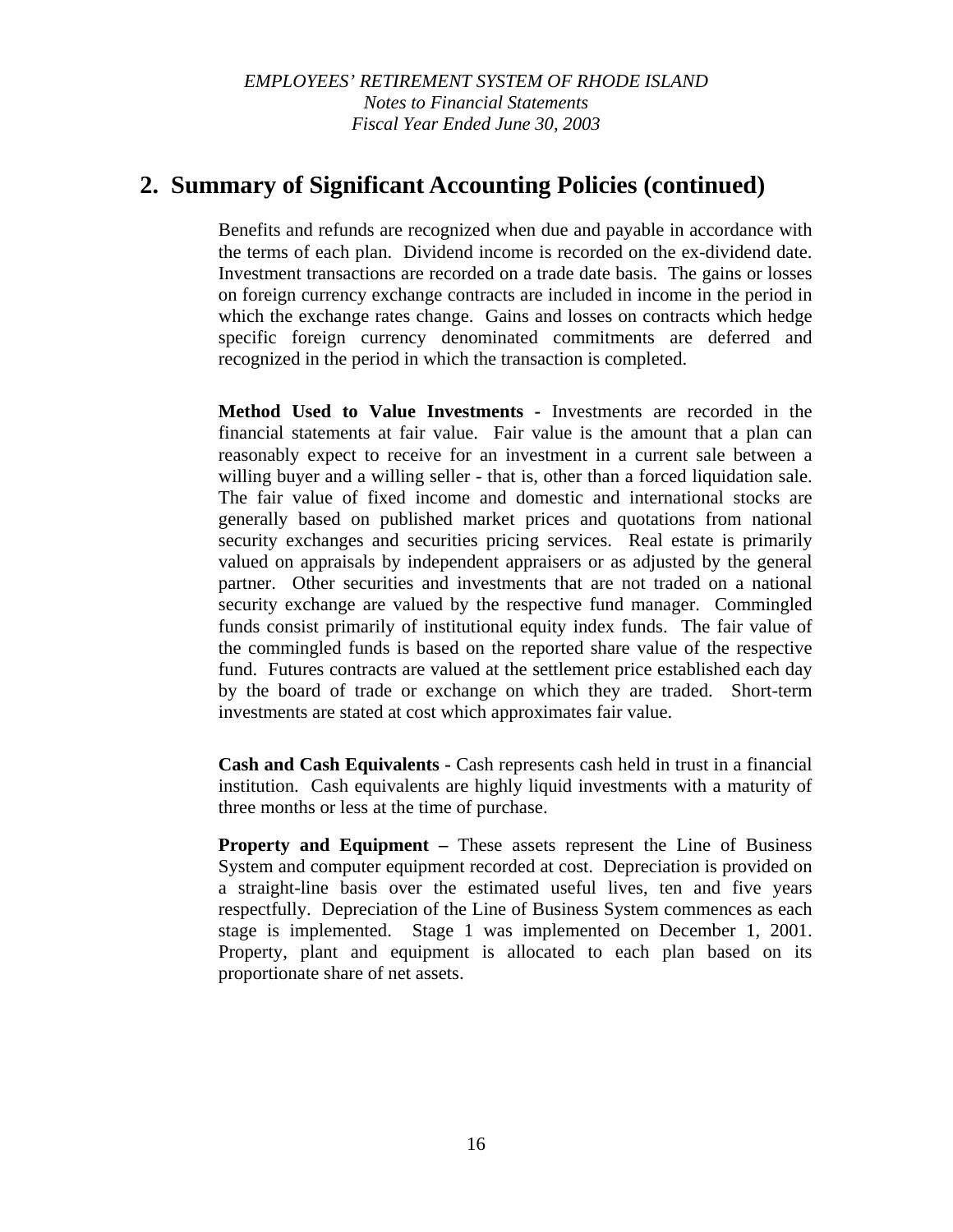# **2. Summary of Significant Accounting Policies (continued)**

**Memorandum Only - Total Columns -** Total columns on the financial statements are captioned "memorandum only" to indicate that they are presented only to facilitate financial analysis. Data in these columns are not comparable to a consolidation. Inter-fund eliminations have not been made in the aggregation of this data.

### **3. Cash Deposits and Investments**

### **(a). Cash Deposits and Cash Equivalents**

At June 30, 2003, the carrying amounts of the plans' cash deposits are listed below:

|                     | ERS                       | <b>MERS</b> |               | <b>SPRBT</b> | <b>JRBT</b> |
|---------------------|---------------------------|-------------|---------------|--------------|-------------|
| <b>Book balance</b> | $\frac{1}{2}$ , 2,392,125 | \$93,484    | $\mathcal{L}$ | 2.246        | \$ 1.549    |
| Bank balance        | \$ 1,803,591              | \$ 79.135   |               | \$ 213,328   | \$153,146   |

The bank balances represent the plans' deposits in short-term trust accounts that are covered by federal depository insurance. The book and bank balances include a certificate of deposit of \$1.5 million in ERS with a maturity of less than sixty days. At the end of each business day, the excess bank balances are invested in overnight repurchase agreements, which are categorized in the following table as category 1 investments (see Note 3(b) Investments).

In accordance with Rhode Island General Law Chapter 35-10.1, depository institutions holding deposits of the State, its agencies or governmental subdivisions of the State shall, at a minimum, insure or pledge eligible collateral equal to one hundred percent of time deposits with maturities greater than sixty days. Any of these institutions that do not meet minimum capital standards prescribed by federal regulators shall insure or pledge eligible collateral equal to one hundred percent of deposits, regardless of maturity. None of the System's deposits were required to be collateralized at June 30, 2003.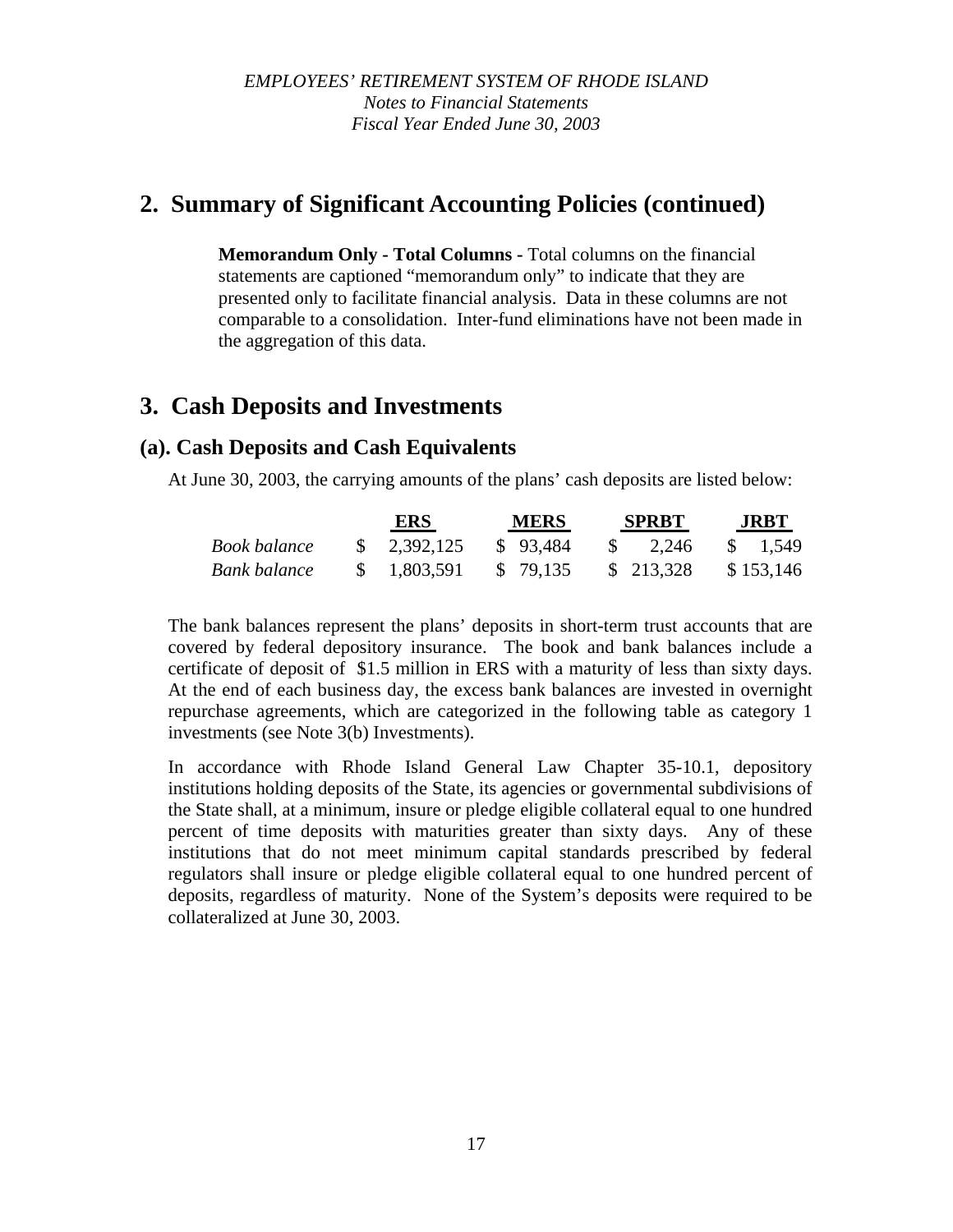# **3. Cash Deposits and Investments (continued)**

### **(b). Investments**

The State Investment Commission oversees all investments made by the State of Rhode Island, including those made for the System. Investment managers engaged by the Commission, at their discretion and in accordance with the investment objectives and guidelines for the System, make certain investments. The General Treasurer makes certain short-term investments on a daily basis. Rhode Island General Law Section 35-10-11 (b)(3) requires that all investments shall be made in securities as would be acquired by prudent persons of discretion and intelligence who are seeking a reasonable income and the preservation of capital.

On July 1, 1992, the State Investment Commission pooled the assets of the ERS with the assets of the MERS for investment purposes only, and assigned units to the plans based on their respective share of market value. On September 29, 1994 and November 1, 1995, the assets of the SPRBT and the JRBT, respectively, were added to the pool for investment purposes only. The custodian bank (State Street Bank) holds most assets of the System in two pooled trusts, Short-term Investment Trust and Pooled Trust. Each plan holds units in the trusts. The number of units held by each plan is a function of each plans' respective contributions to, or withdrawals from, the trust.

Certain investments are not pooled and are held by only one plan (Plan specific investments). As of June 30, 2003, the ERS held a loan receivable with a fair value of \$22,350,413. This loan is secured by commercial real estate located in Rhode Island.

The System's investments (at fair value) are categorized in the following table to give an indication of the level of risk assumed by the entity at June 30, 2003:

**Category 1** includes insured or registered, or securities held by the System or its agent in the System's name.

**Category 2** includes uninsured and unregistered, with securities held by the counterparty's trust department or agent in the System's name.

**Category 3** includes uninsured and unregistered, with securities held by the counterparty, or by its trust department or agent but not in the System's name.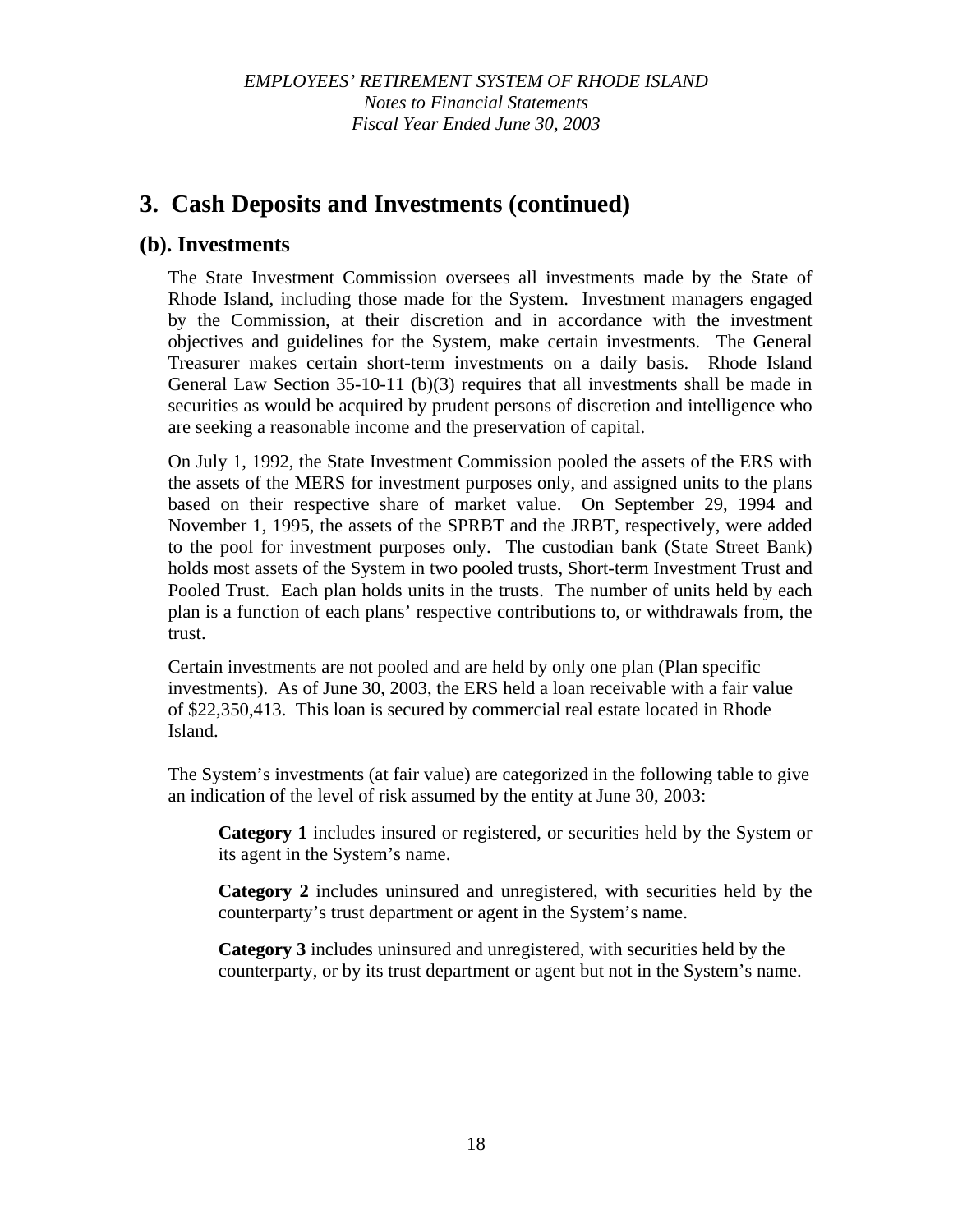# **3. Cash Deposits and Investments (continued)**

# **(b). Investments**

|                                                          | Short-term                |                          |    | Pooled          |              | Plan                          |  |
|----------------------------------------------------------|---------------------------|--------------------------|----|-----------------|--------------|-------------------------------|--|
| <b>Investments - Category 1</b>                          | <b>Investment Fund</b>    |                          |    | Trust           |              | <i><u><b>Specific</b></u></i> |  |
| US Government and Agency Securities                      |                           |                          |    |                 |              |                               |  |
| Not on securities loan                                   |                           |                          | \$ | 318,158,662     |              |                               |  |
| On loan for securities collateral                        |                           |                          |    | 2,432,855       |              |                               |  |
| Domestic Corporate Bonds and Notes                       |                           |                          |    | 693,178,513     | $\mathbb{S}$ | 22,350,413                    |  |
| Foreign Bonds                                            |                           |                          |    | 2,742,370       |              |                               |  |
| <b>Domestic Equity Securities</b>                        |                           |                          |    |                 |              |                               |  |
| Not on securities loan                                   |                           |                          |    | 958,186,513     |              |                               |  |
| On loan for securities collateral                        |                           |                          |    | 35,472          |              |                               |  |
| Foreign Equity Securities                                |                           |                          |    |                 |              |                               |  |
| Not on securities loan                                   |                           |                          |    | 873,146,663     |              |                               |  |
| On loan for securities collateral                        |                           |                          |    | 1,006,698       |              |                               |  |
| <b>Repurchase Agreements</b>                             |                           |                          |    | 937,560         |              |                               |  |
| Subtotal                                                 |                           | $\overline{\phantom{a}}$ |    | 2,849,825,306   |              | 22,350,413                    |  |
|                                                          |                           |                          |    |                 |              |                               |  |
| <b>Items not categorized</b>                             |                           |                          |    |                 |              |                               |  |
| Commingled funds                                         |                           |                          |    | 1,478,640,837   |              |                               |  |
| Real Estate and Alternative Investment Partnerships      |                           |                          |    | 310,924,134     |              |                               |  |
| Money Market Mutual Funds                                | \$                        | 2,070,102                |    | 169,779,259     |              | 500,000                       |  |
| Investments held by broker-dealers under securities      |                           |                          |    |                 |              |                               |  |
| loans with cash collateral                               |                           |                          |    |                 |              |                               |  |
| US Government and Agency Securities                      |                           |                          |    | 106,815,621     |              |                               |  |
| Domestic Corporate Bonds and Notes                       |                           |                          |    | 60,223,990      |              |                               |  |
| <b>Domestic Equity Securities</b>                        |                           |                          |    | 192,452,253     |              |                               |  |
| Foreign Equity Securities                                |                           |                          |    | 202,598,824     |              |                               |  |
| Securities lending short-term collateral investment pool |                           |                          |    | 582,424,465     |              |                               |  |
| Subtotal                                                 |                           | 2,070,102                |    | 3,103,859,383   |              | 500,000                       |  |
| Total                                                    |                           | 2,070,102                |    | 5,953,684,689   |              | 22,850,413                    |  |
|                                                          |                           |                          |    |                 |              |                               |  |
| <b>Reconciliation to Statements of PlanNet Assets</b>    |                           |                          |    |                 |              |                               |  |
| Total above                                              |                           | 2,070,102                |    | 5,953,684,689   |              | 22,850,413                    |  |
| Net investment payable/receivable                        |                           | 20,663                   |    | (22,075,094)    |              |                               |  |
| Foreign cash *                                           |                           |                          |    | 5,538,864       |              |                               |  |
| Domestic cash *                                          |                           |                          |    | 7,933,327       |              |                               |  |
| Securities Lending short-term collateral investment pool |                           |                          |    | (582, 424, 465) |              |                               |  |
| Cash equivalents                                         |                           |                          |    | (937, 560)      |              |                               |  |
| Investments on Statements of Plan Net Assets             | $\boldsymbol{\mathsf{S}}$ | 2,090,765                | \$ | 5,361,719,761   | \$           | 22,850,413                    |  |

 \* Foreign cash deposits at the System's custodian bank are uncollateralized and are not covered by United States federal depository insurance. Domestic cash deposits are fully insured by the Federal Deposit Insurance Corporation.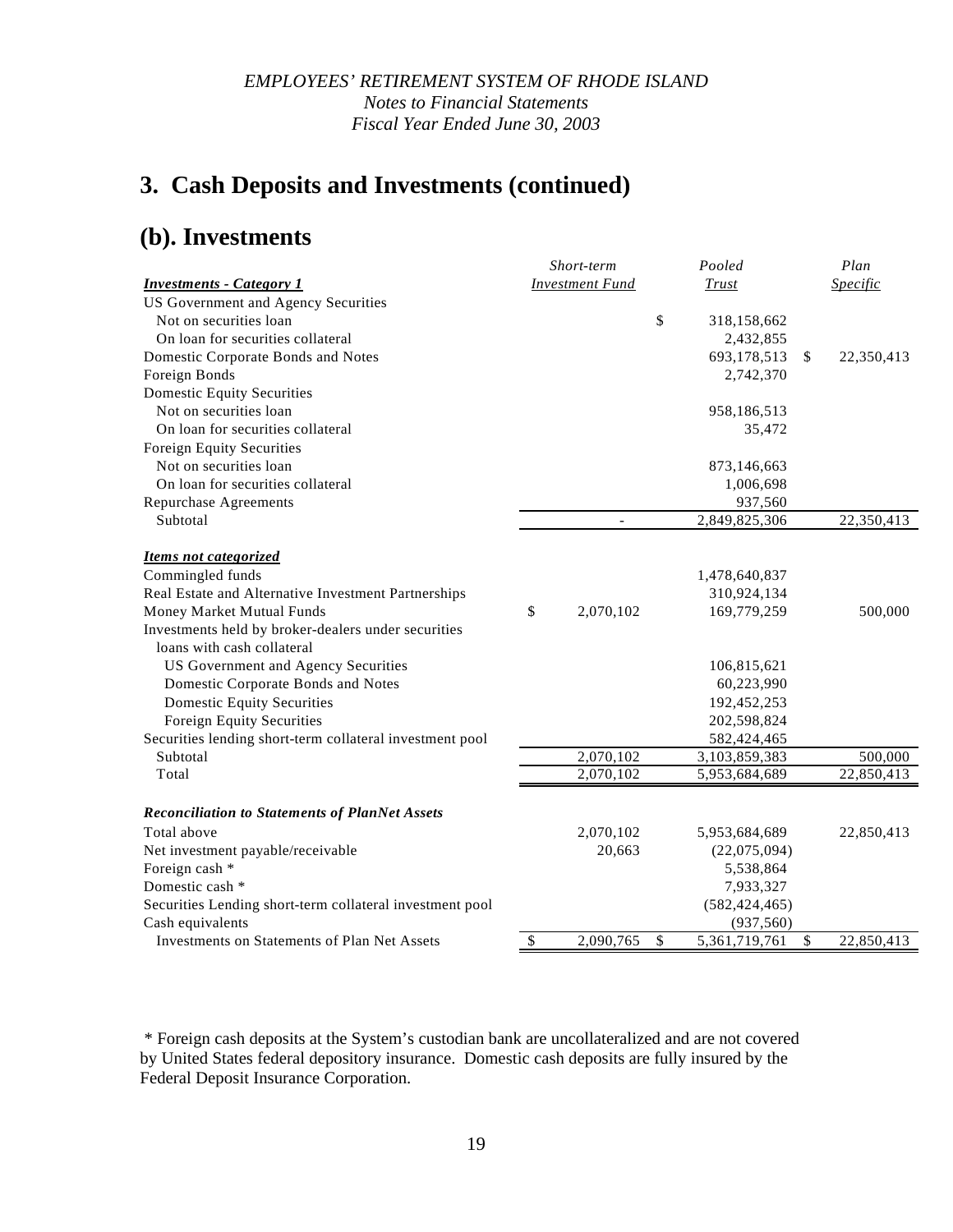# **3. Cash Deposits and Investments (continued)**

### **(c). Derivatives and Other Similar Investments**

Some of the System's investment managers are allowed to invest in certain derivative type transactions, including forward foreign currency transactions, futures contracts and mortgage-backed securities. According to investment policy guidelines derivative type instruments may be used for hedging purposes and not for leveraging plan assets. Through commingled funds, the System also indirectly holds derivative type instruments, primarily equity index futures.

**Forward Foreign Currency Contracts –** The System may enter into foreign currency exchange contracts to minimize the short-term impact of foreign currency fluctuations on foreign investments. These contracts involve risk in excess of the amount reflected in the System's Statements of Plan Net Assets. The face or contract amount in U.S. dollars reflects the total exposure the System has in that particular currency contract. By policy, no more than 50% of actively managed Foreign Equity securities (at fair value) may be hedged into the base currency (US Dollars). The U.S. dollar value of forward foreign currency contracts is determined using forward currency exchange rates supplied by a quotation service. Losses may arise due to changes in the value of the foreign currency or if the counterparty does not perform under the contract.

**Futures contracts –** The System may use futures to manage its exposure to the stock, money market, and bond markets and the fluctuations in interest rates and currency values. Buying futures tends to increase the System's exposure to the underlying instrument. Selling futures tends to decrease the System's exposure to the underlying instrument, or hedge other System investments. Losses may arise from changes in the value of the underlying instruments, if there is an illiquid secondary market for the contracts, or if the counterparties do not perform under the contract terms.

**Mortgage-Backed Securities –** The System invests in various mortgage-backed securities, such as collateralized mortgage obligations (CMO), interest-only and principal-only (PO) strips. They are reported in aggregate as U.S. Government and Agency Securities in the disclosure of custodial credit risk. CMO's are bonds that are collateralized by whole loan mortgages, mortgage pass-through securities or stripped mortgage-backed securities. Income is derived from payments and prepayments of principal and interest generated from collateral mortgages. Cash flows are distributed to different investment classes or tranches in accordance with the CMO's established payment order. Some CMO tranches have more stable cash flows relative to changes in interest rates while others are significantly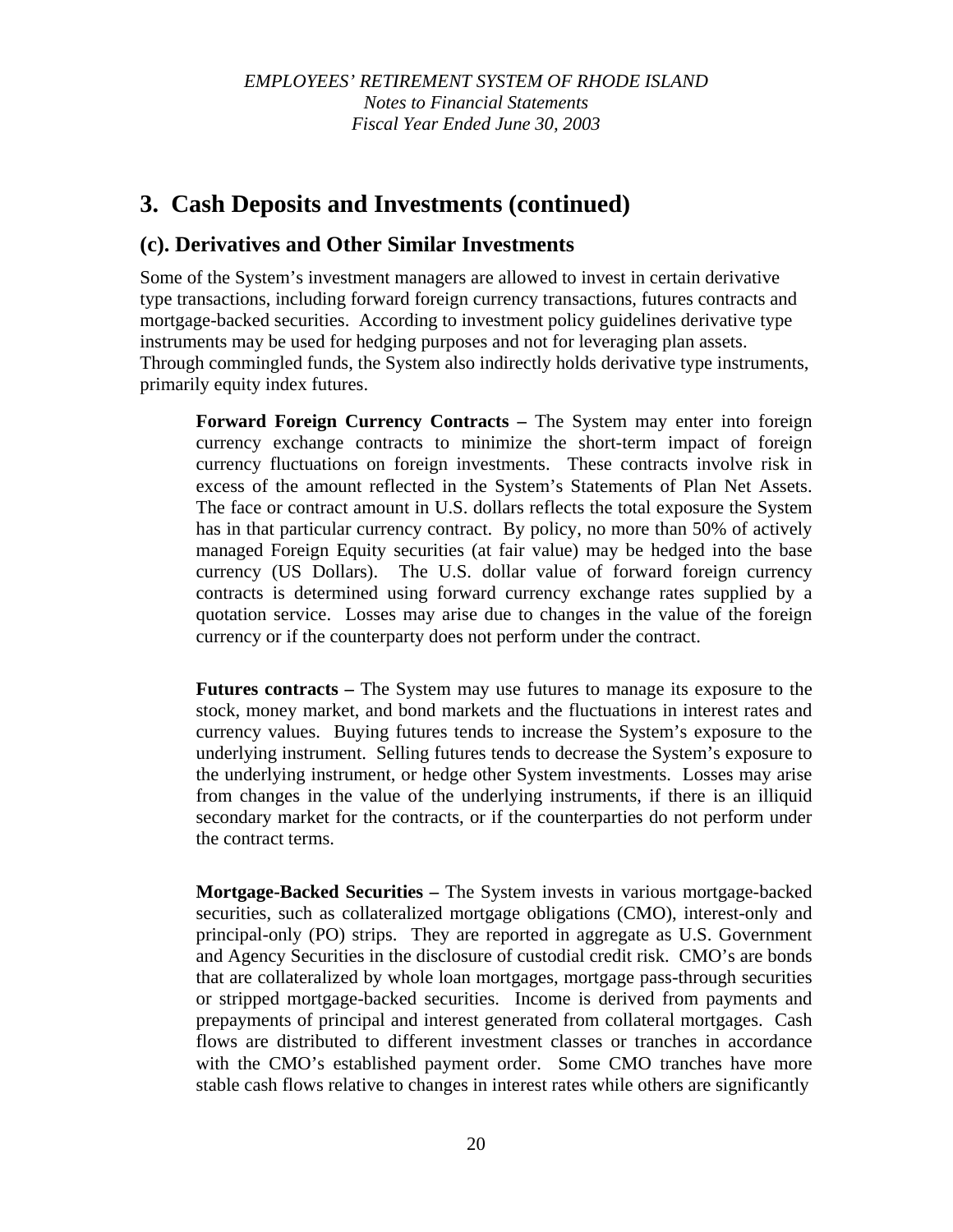### **3. Cash Deposits and Investments (continued)**

### **(c). Derivatives and Other Similar Investments**

sensitive to interest rate fluctuations. The System may invest in interest-only (IO) and principal-only strips (PO) in part to hedge against a rise in interest rates. Interest-only strips are based on cash flows from interest payments on underlying mortgages. Therefore, they are sensitive to pre-payments by mortgagees, which may result from a decline in interest rates. Principal-only strips receive principal cash flows from the underlying mortgages. In periods of rising interest rates, homeowners tend to make fewer mortgage prepayments.

**Short Sales –** The commingled funds may sell a security they do not own in anticipation of a decline in the fair value of that security. Short sales may increase the risk of loss to the commingled fund when the price of a security underlying the short sale increases and the commingled fund is subject to a higher cost to purchase the security in order to cover the position.

### **(d). Securities Lending**

Policies of the State Investment Commission permit use of investments to enter into securities lending transactions. The System has contracted with State Street Bank & Trust Company (SSB) as third party securities lending agent to lend the System's debt and equity securities for cash, securities and sovereign debt of foreign countries as collateral at 102% of the market value of the domestic securities on loan and 105% of the market value of the international securities on loan. There are no restrictions on the amount of loans that can be made. Securities on loan at year-end for cash collateral are presented as not categorized in the preceding table. Securities on loan for noncash collateral are classified according to the category for the collateral. The contract with the lending agent requires them to indemnify the System if the borrowers fail to return the securities. Either the System or the borrower can terminate all securities loans on demand. The cash collateral received on security loans was invested in the lending agent's short-term investment pool for an average duration of 64 days and a weighted average maturity of 252 days. Because the loans were terminable at will, their duration did not generally match the duration of the investments made with cash collateral. The System is not permitted to pledge or sell collateral securities received unless the borrower defaults. There were no losses during the fiscal year resulting from default of the borrower or lending agent.

At June 30, 2003, management believes the System has no credit risk exposure to borrowers because the amounts the System owes the borrowers do not exceed the amounts the borrowers owe the System. The securities on loan at year-end were \$565,565,715 (fair value), and the collateral received for those securities on loan was \$586,117,017 (fair value).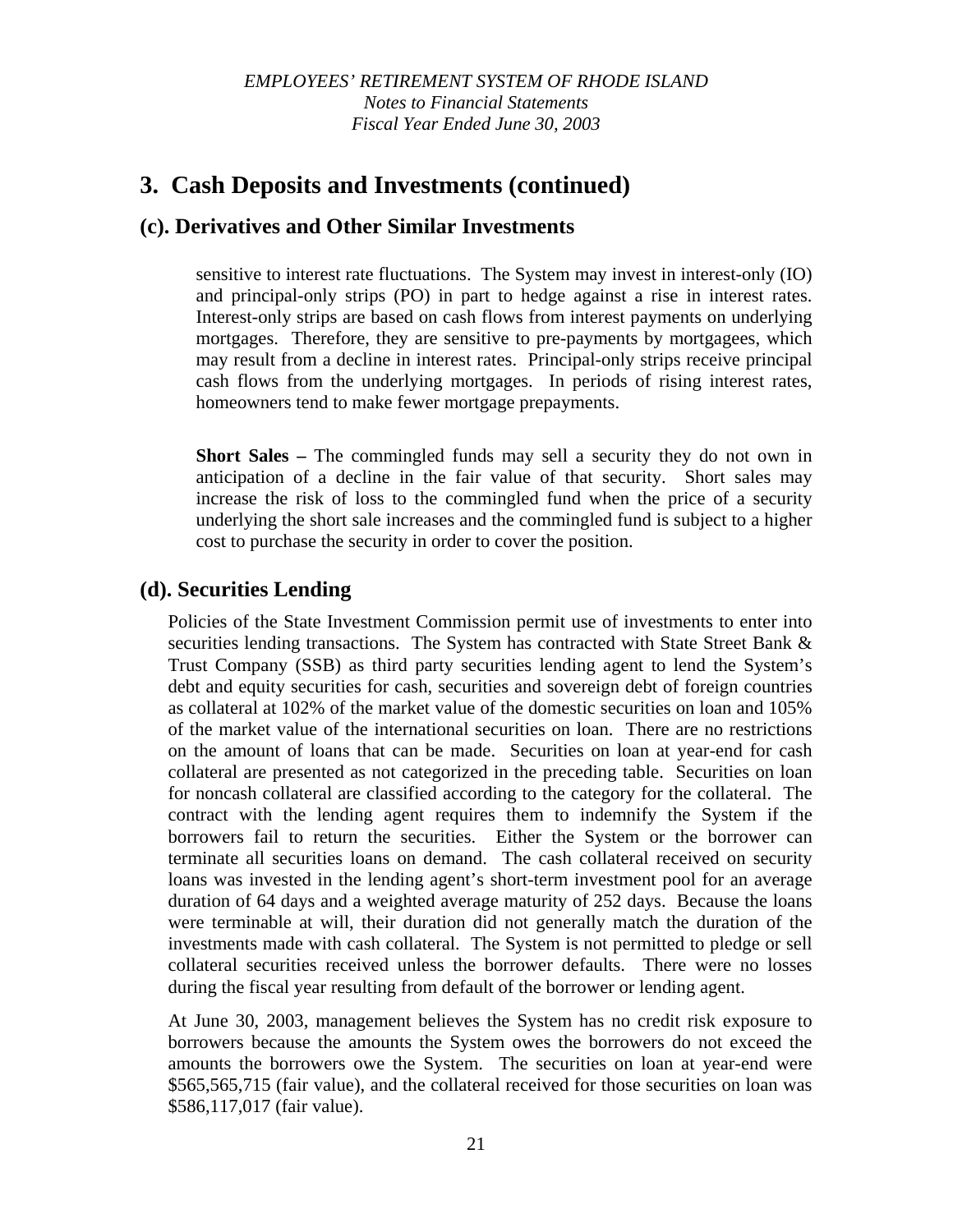# **4. Property, Plant and Equipment**

Property, plant and equipment consist of the line of business system and computer equipment at historical cost. Balances at June 30, 2003 were:

|                                 | <b>ERS</b>    | <b>MERS</b>  | <b>SPRBT</b>          | <b>JRBT</b>  | Total        |
|---------------------------------|---------------|--------------|-----------------------|--------------|--------------|
|                                 |               |              |                       |              |              |
| Line of Business System         | \$14,315,084  | \$2,103,863  | \$33,177              | \$21,360     | \$16,473,484 |
| <b>Accumulated Depreciation</b> | 1,182,361     | 172,633      | 2,381                 | 1,538        | 1,358,913    |
| Net Line of Business System     | \$13,132,723  | \$1,931,230  | 30,796<br>\$          | 19,822<br>\$ | \$15,114,571 |
|                                 |               |              |                       |              |              |
| Equipment                       | \$<br>633,385 | \$<br>92.454 | $\mathbb{S}$<br>1,235 | 801<br>\$    | S<br>727,875 |
| <b>Accumulated Depreciation</b> | 370,326       | 54,049       | 718                   | 466          | 425,559      |
| Net Equipment                   | \$<br>263,059 | \$<br>38.405 | \$<br>517             | \$<br>335    | 302,316<br>S |

# **5. Contributions and Reserves**

Contribution requirements for plan members and employers are established pursuant to Rhode Island General Laws. Employers are required to contribute at an actuarially determined rate. Plan member contributions are fixed by statute.

### **(a). Funding Policy**

The funding policies, as set forth in Rhode Island General Law, Section 36-10-2 and 45-21-42 provide for actuarially determined periodic contributions to the plans. The actuarial valuation uses the Entry Age Normal actuarial cost method. Under this method, the employer contribution rate is the sum of (i) the employer normal cost rate, and (ii) a rate that will amortize the unfunded actuarial liability. The valuation is prepared on the projected benefit basis, under which the present value, at the assumed rate of return (currently 8.25 percent), of each participant's expected benefit payable at retirement or death is determined, based on age, service, gender and compensation.

The employer contributions required to support the benefits of the Plan are determined following a level funding approach, and consist of a normal contribution and an accrued liability contribution. The normal contribution is determined using the "entry age normal" method. Under this method, a calculation is made to determine the average uniform and constant percentage rate of employer contribution which, if applied to the compensation of each new participant during the entire period of his anticipated covered service, would be required in addition to the contributions of the participant to meet the cost of all benefits payable on his behalf. The unfunded accrued liability contributions are determined by subtracting the actuarial value of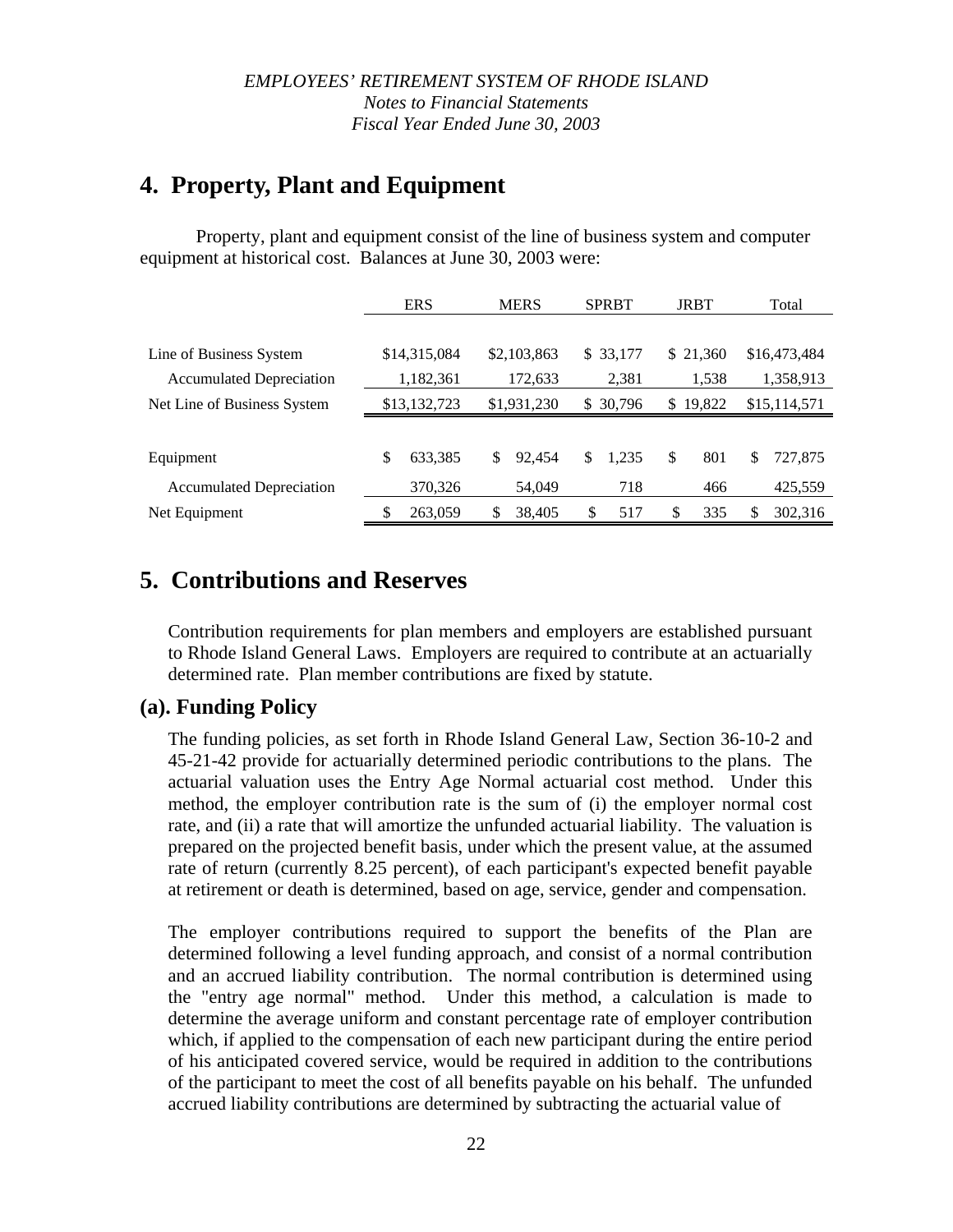# **5. Contributions and Reserves (continued)**

### **(a). Funding Policy**

assets from the actuarial accrued liability and amortizing the result over a period not to exceed 30 years from June 30, 1999.

### **(b). Contributions**

Employer contribution rates for fiscal 2003 were developed based on an actuarial valuation performed as of June 30, 2000. The table below displays the contribution rates for the year ending June 30, 2003:

| <b>Plan</b>              | <b>Employee</b>                     | <b>Employer</b>                             |
|--------------------------|-------------------------------------|---------------------------------------------|
| <b>ERS</b>               |                                     |                                             |
| <b>State Employees</b>   | 8.75%                               | 7.68%                                       |
|                          |                                     |                                             |
| <b>Teachers</b>          | 9.50%                               |                                             |
| Municipal funded         |                                     | $6.93\%$ (6.31% for towns not participating |
|                          |                                     | in the 1990 early retirement incentive)     |
|                          |                                     |                                             |
| State funded             |                                     | 5.04% (4.63% for towns not participating    |
|                          |                                     | in the 1990 early retirement incentive)     |
| <b>MERS</b>              |                                     |                                             |
| <b>General Employees</b> | 6.00% (additional 1% with a cost-   | 65 Municipalities, housing authorities,     |
|                          | of-living adjustment)               | water and sewer districts contributed       |
|                          |                                     | various actuarially determined rates.       |
|                          |                                     |                                             |
| <b>Public Safety</b>     | 7.00% (additional 1% with a cost-   | 44 Municipal police and fire                |
|                          | of-living adjustment and /or 1%     | departments contributed various             |
|                          | with a 20 year service plan),       | actuarially determined rates.               |
|                          | <b>Cranston Police and Cranston</b> |                                             |
|                          | Fire are contributing 10% due to    |                                             |
|                          | special plan provisions             |                                             |
| <b>SPRBT</b>             | 8.75%                               | 27.48%                                      |
| <b>JRBT</b>              | 8.75%                               | 33.42%                                      |

# **6. Administrative Expenses**

Pursuant to General Law section 36-8-10.1, administrative costs of the System are financed through investment earnings up to a maximum of .175% of the average total investments before lending activities as reported in the annual report of the Auditor General for the next preceding five (5) fiscal years. Such amounts are transferred to a restricted receipt account within the State's general fund. Any unencumbered funds on June 30 of any fiscal year shall be credited to the plans in the same proportion as their contributions to the restricted receipt account.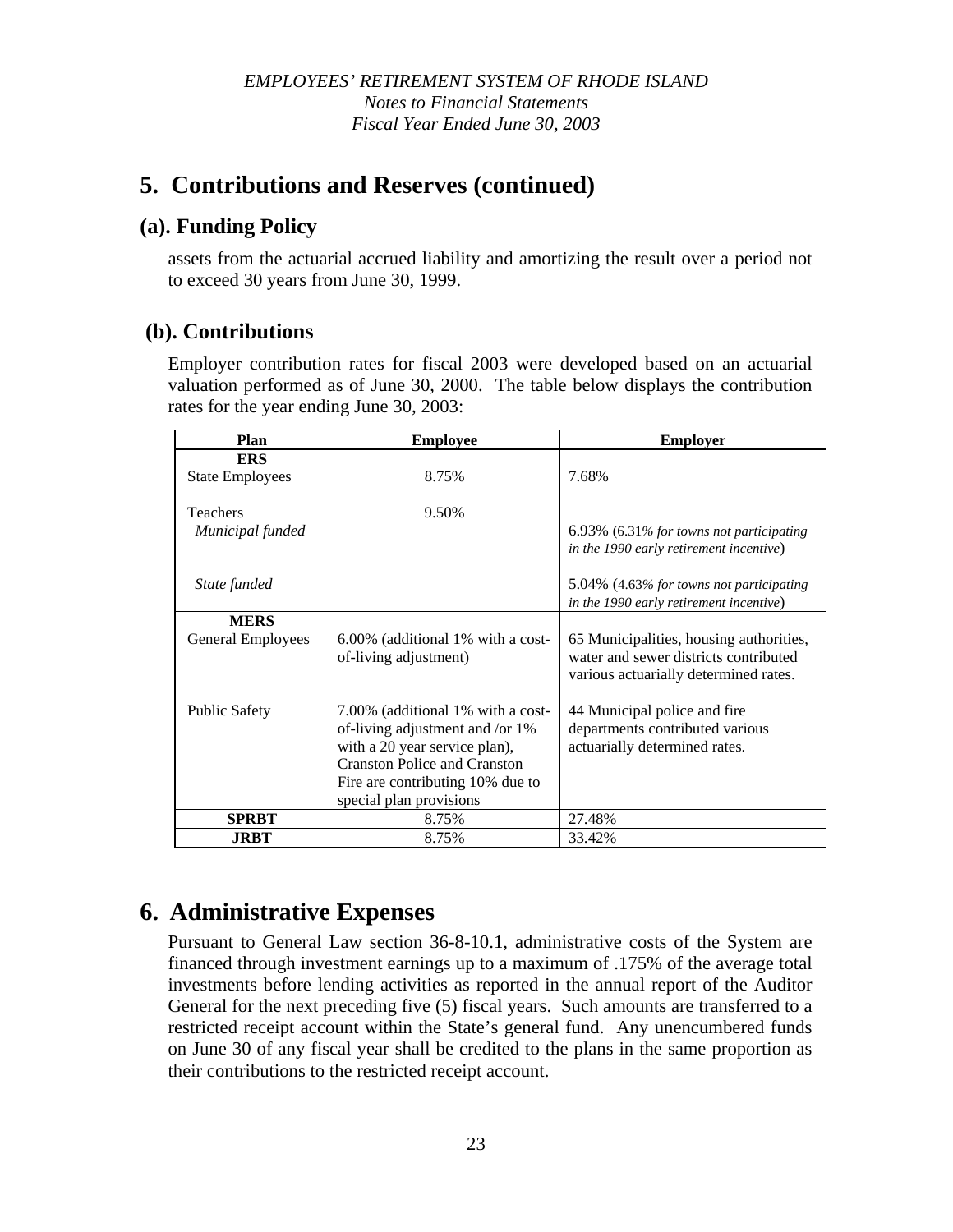# **7. Post-Employment Health Care Benefits**

In accordance with the General Laws, post-employment health care benefits are provided to State employee members of the ERS plan who retire on or after July 1, 1989. The benefits in general cover medical and hospitalization costs for pre-Medicare retirees and a Medicare supplement for Medicare eligible retirees. The State's share of the costs of these benefits ranges from 50% for retirees with 10-15 years of service to 100% for retirees with 35 years of service. These benefits are provided on a pay-as-you-go basis and are not accounted for as part of the Employees' Retirement System. The financial activity related to post-employment benefits for state employees is reflected in the State's general fund.

# **8. Commitments**

The Retirement System has contracted with a systems integration firm to design and build a new pension administration system. The total cost to the System is estimated at \$17.8 million, of which \$17.2 million has been recorded as Property and Equipment. The remaining cost is estimated at \$.6 million. This will be financed in the same manner as other administrative expenses of the System. Full implementation is expected by the fourth quarter of fiscal 2004.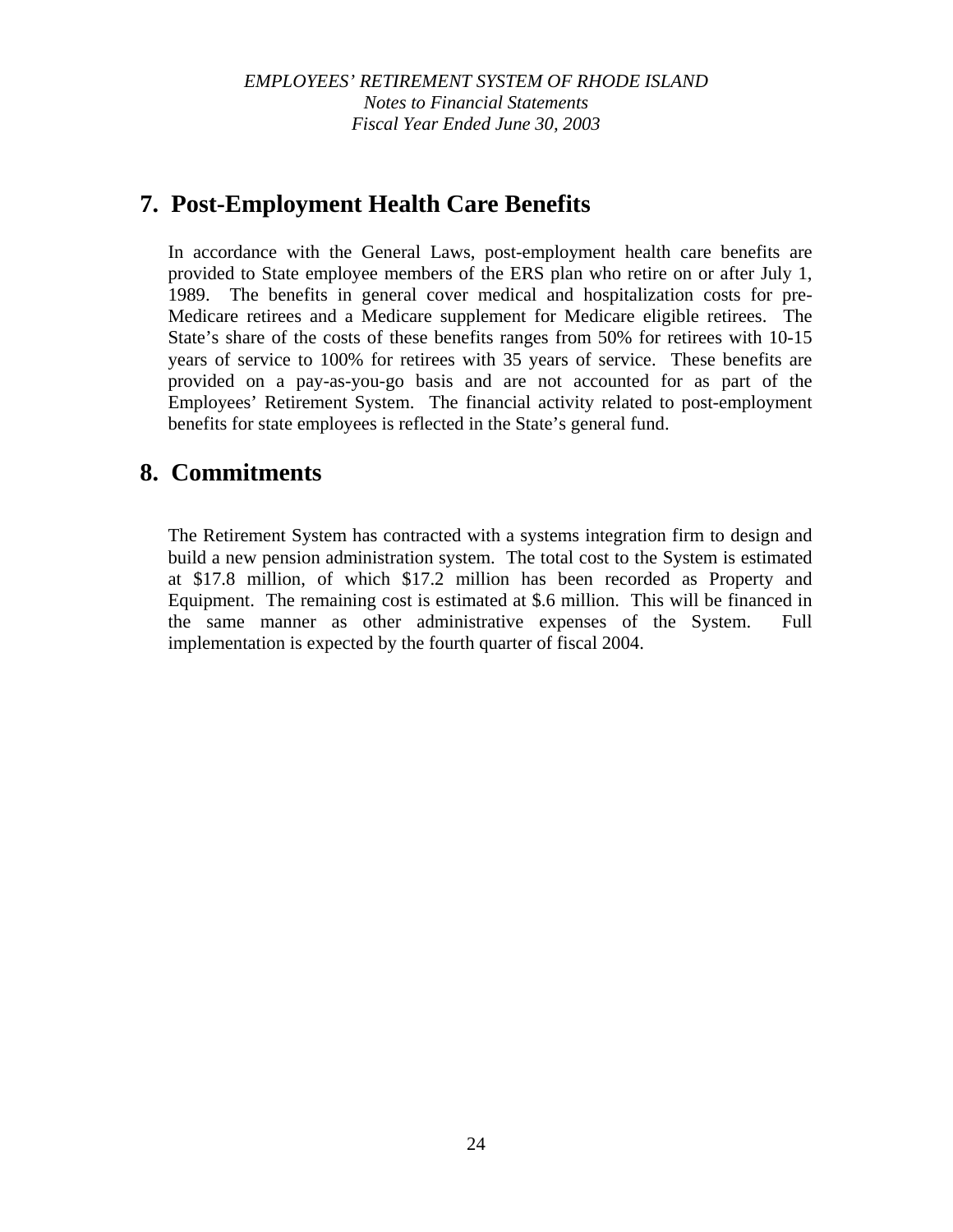**Employees' Retirement System of Rhode Island** 

*Required Supplementary Information*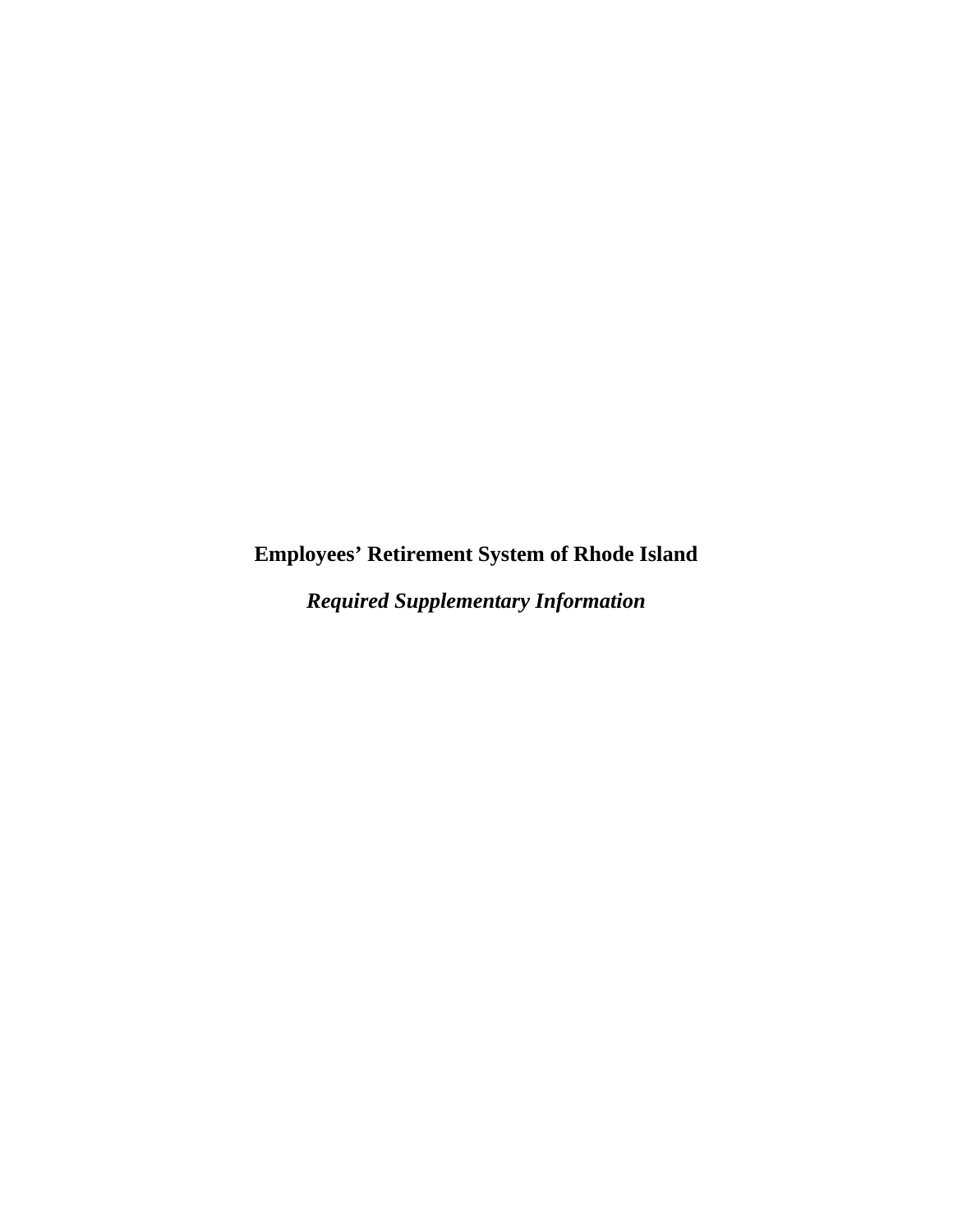### *REQUIRED SUPPLEMENTARY INFORMATION*

*Schedules Of Funding Progress*

|                              |      | Actuarial     |                           | $\star \star$<br>Actuarial Accrued | ***<br>Unfunded      |           |             | UAAL as a              |
|------------------------------|------|---------------|---------------------------|------------------------------------|----------------------|-----------|-------------|------------------------|
| Actuarial                    |      | Value of      |                           | Liability (AAL)                    | <b>AAL</b>           | Funded    | Covered     | Percentage of          |
| Valuation                    |      | Assets        |                           | - Entry Age -                      | (UAAL)               | Ratio     | Payroll     | <b>Covered Payroll</b> |
| Date                         |      | (a)           |                           | (b)                                | $(b - a)$            | (a/b)     | (c)         | $((b - a) / c)$        |
|                              |      |               |                           |                                    |                      |           |             |                        |
| <b>ERS</b> (State Employees) |      |               |                           |                                    |                      |           |             |                        |
| 6/30/2002                    | \$   | 2,353,855,871 | \$                        | 3,284,126,961                      | \$<br>930,271,090    | 71.7% \$  | 586,888,754 | 158.5%                 |
| 6/30/2001                    |      | 2,406,278,029 |                           | 3,089,247,738                      | 682,969,709          | 77.9%     | 539,015,218 | 126.7%                 |
| 6/30/2000                    |      | 2,345,319,663 |                           | 2,874,905,547                      | 529,585,884          | 81.6%     | 517,632,152 | 102.3%                 |
| 6/30/1999 *                  |      | 2,201,890,748 |                           | 2,607,397,329                      | 405,506,581          | 84.4%     | 494,815,513 | 82.0%                  |
| 6/30/1998                    |      | 2,075,619,320 |                           | 2,576,282,134                      | 500,662,814          | 80.6%     | 477,319,627 | 104.9%                 |
| 6/30/1997                    |      | 1,810,447,649 |                           | 2,312,563,765                      | 502,116,116          | 78.3%     | 443,709,290 | 113.2%                 |
| <b>ERS</b> (Teachers)        |      |               |                           |                                    |                      |           |             |                        |
| 6/30/2002                    | \$   | 3,553,823,995 | $\boldsymbol{\mathsf{S}}$ | 4,857,003,061                      | \$<br>1,303,179,066  | 73.2% \$  | 792,015,577 | 164.5%                 |
| 6/30/2001                    |      | 3,619,863,426 |                           | 4,679,288,010                      | 1,059,424,584        | 77.4%     | 748,460,527 | 141.5%                 |
| 6/30/2000                    |      | 3,514,399,312 |                           | 4,359,881,262                      | 845,481,950          | 80.6%     | 703,201,056 | 120.2%                 |
| 6/30/1999 *                  |      | 3,259,015,814 |                           | 3,967,529,172                      | 708,513,358          | 82.1%     | 673,484,467 | 105.2%                 |
| 6/30/1998                    |      | 3,045,858,851 |                           | 3,999,722,806                      | 953,863,955          | 76.2%     | 636,246,593 | 149.9%                 |
| 6/30/1997                    |      | 2,626,621,502 |                           | 3,579,652,537                      | 953,031,035          | 73.4%     | 604,076,573 | 157.8%                 |
| <b>SPRBT</b>                 |      |               |                           |                                    |                      |           |             |                        |
| 6/30/2002                    | $\$$ | 17,770,149    | \$                        | 23,527,125                         | \$<br>5,756,976      | 75.5% \$  | 10,933,360  | 52.7%                  |
| 6/30/2001                    |      | 14,386,064    |                           | 16,649,820                         | 2,263,756            | 86.4%     | 9,139,418   | 24.8%                  |
| 6/30/2000                    |      | 11,336,596    |                           | 13,917,343                         | 2,580,747            | 81.5%     | 8,916,914   | 28.9%                  |
| 6/30/1999 *                  |      | 8,480,657     |                           | 10,841,544                         | 2,360,887            | 78.2%     | 7,502,433   | 31.5%                  |
| 6/30/1998                    |      | 6,756,892     |                           | 7,338,161                          | 581,269              | 92.1%     | 7,211,874   | 8.1%                   |
| 6/30/1997                    |      | 4,861,569     |                           | 5,435,913                          | 574,344              | 89.4%     | 5,370,985   | 10.7%                  |
| JRBT                         |      |               |                           |                                    |                      |           |             |                        |
| 6/30/2002                    | $\$$ | 11,129,208    | $\boldsymbol{\mathsf{S}}$ | 16,243,709                         | \$<br>5,114,501      | 68.5% \$  | 4,738,059   | 107.9%                 |
| 6/30/2001                    |      | 9,190,325     |                           | 12,026,257                         | 2,835,932            | 76.4%     | 4,092,423   | 69.3%                  |
| 6/30/2000                    |      | 7,374,851     |                           | 9,719,608                          | 2,344,757            | 75.9%     | 3,533,354   | 66.4%                  |
| 6/30/1999 *                  |      | 5,521,693     |                           | 7,415,237                          | 1,893,544            | 74.5%     | 3,169,183   | 59.7%                  |
| 6/30/1998                    |      | 4,120,032     |                           | 5,048,855                          | 928,823              | 81.6%     | 3,039,957   | 30.6%                  |
| 6/30/1997                    |      | 2,607,482     |                           | 3,508,327                          | 900,845              | 74.3%     | 2,815,218   | 32.0%                  |
| <b>MERS</b>                  |      |               |                           |                                    |                      |           |             |                        |
| 6/30/2002                    | \$   | 907,193,399   | \$                        | 814,857,497                        | \$<br>(92, 335, 902) | 111.3% \$ | 247,613,063 | $(37.3)\%$             |
| 6/30/2001                    |      | 895,475,425   |                           | 758,089,758                        | (137, 385, 667)      | 118.1%    | 225,827,136 | (60.8)%                |
| 6/30/2000                    |      | 885,392,216   |                           | 710,616,311                        | (174, 775, 905)      | 124.6%    | 207,834,738 | $(84.1)\%$             |
| 6/30/1999                    |      | 805,493,262   |                           | 635,863,479                        | (169, 629, 783)      | 126.7%    | 191,234,546 | $(88.7)\%$             |
| 6/30/1998                    |      | 737, 745, 574 |                           | 572,905,862                        | (164, 839, 712)      | 128.8%    | 181,260,006 | $(90.9)\%$             |
| 6/30/1997                    |      | 667, 632, 428 |                           | 502,247,591                        | (165, 384, 837)      | 132.9%    | 167,527,881 | $(98.7)\%$             |

*See notes to required supplementary information*

**\*** Restated numbers based on Entry Age Normal funding method

**\*\*** Frozen Actuarial Liability for ERS, SPRBT, JRBT for plan years 1998 and prior

**\*\*\*** Unfunded Frozen Actuarial Liability for ERS, SPRBT, JRBT for plan years 1998 and prior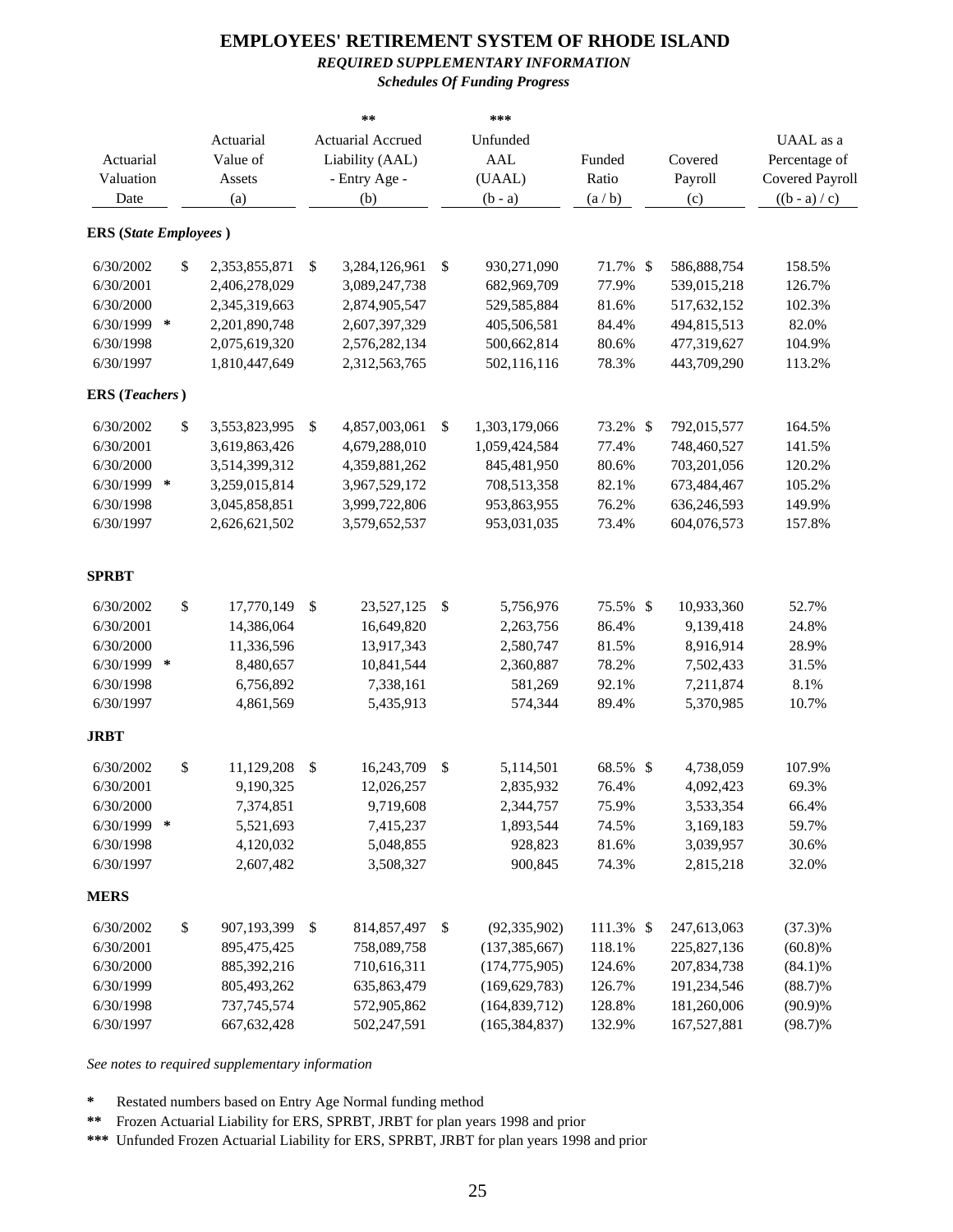### **EMPLOYEES' RETIREMENT SYSTEM OF RHODE ISLAND** *REQUIRED SUPPLEMENTARY INFORMATION Schedules Of Contributions From The Employers And Other Contributing Entity*

| <b>ERS</b>                      |                                 |                           |                                 |                  |                           |                                        |                           |  |
|---------------------------------|---------------------------------|---------------------------|---------------------------------|------------------|---------------------------|----------------------------------------|---------------------------|--|
| Fiscal                          | <b>State Employees</b>          |                           |                                 | Teachers (State) |                           | Teachers (Employers)                   |                           |  |
| <b>Year Ended</b><br>June $301$ | Annual Required<br>Contribution | Percentage<br>Contributed | Annual Required<br>Contribution |                  | Percentage<br>Contributed | <b>Annual Required</b><br>Contribution | Percentage<br>Contributed |  |
| 2003                            | \$<br>45, 323, 258              | 100%                      | \$                              | 38,242,690       | 100\%                     | \$<br>56,888,431                       | 100%                      |  |
| 2002                            | 31,801,645                      | 100\%                     |                                 | 30,763,337       | 100\%                     | 44.391.050                             | 100\%                     |  |
| 2001                            | 44.540.998                      | 100%                      |                                 | 35, 365, 234     | 100%                      | 48,153,386                             | 100%                      |  |
| 2000                            | 44,353,675                      | 100\%                     |                                 | 40.719.407       | 100\%                     | 57,667,528                             | 100%                      |  |
| 1999                            | 48,526,064                      | 100%                      |                                 | 30,202,943       | 100%                      | 42,373,952                             | 100%                      |  |
| 1998                            | 51,310,092                      | 100%                      |                                 | 35,005,382       | 100%                      | 52,040,574                             | 100%                      |  |

#### **MERS**

| Fiscal     |                 |             |
|------------|-----------------|-------------|
| Year Ended | Annual Required | Percentage  |
| June $30$  | Contribution    | Contributed |
| 2003       | 6,485,065       | 100%        |
| 2002       | 7,536,081       | 100%        |
| 2001       | 6,092,688       | 100\%       |
| 2000       | 5,823,861       | 100%        |
| 1999       | 6,608,642       | 100%        |
| 1998       | 5,139,666       | 100%        |
|            |                 |             |

#### **SPRBT**

#### Fiscal

| <b>Year Ended</b> | Annual Required | Percentage  |
|-------------------|-----------------|-------------|
| June 30           | Contribution    | Contributed |
| 2003              | 2,256,770       | 100%        |
| 2002              | 2,405,041       | 100%        |
| 2001              | 1,819,930       | 100%        |
| 2000              | 1,508,778       | 100%        |
| 1999              | 631,386         | 100%        |
| 1998              | 602.630         | 100%        |
|                   |                 |             |

#### **JRBT**

| v<br>M.<br>۰.<br>×<br>. .<br>۹<br>., |  |
|--------------------------------------|--|
|                                      |  |

| <b>Year Ended</b> | Annual Required | Percentage  |
|-------------------|-----------------|-------------|
| June 30           | Contribution    | Contributed |
| 2003              | 1,656,965       | 100%        |
| 2002              | 1,458,093       | 100%        |
| 2001              | 1,163,571       | 100%        |
| 2000              | 1,007,618       | 100%        |
| 1999              | 737,414         | 100%        |
| 1998              | 744,054         | 100%        |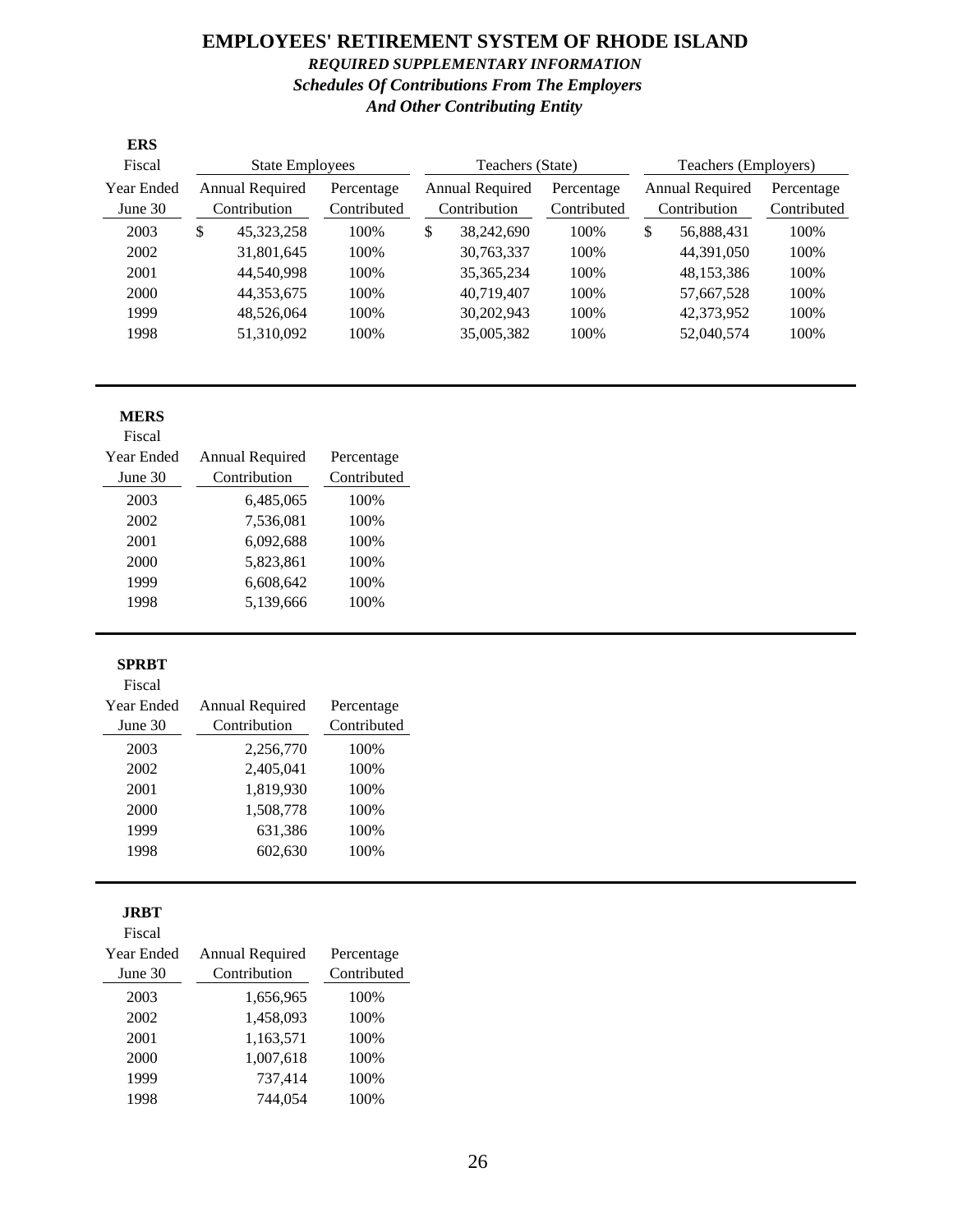*EMPLOYEES' RETIREMENT SYSTEM Notes to Required Supplementary Information Fiscal Year Ended June 30, 2003* 

### **1. Schedules of Funding Progress**

Effective with the June 30, 2002 valuation, the amortization period for the unfunded actuarial accrued liability for MERS was changed to 30 years from June 30, 1999 or 27 years from June 30, 2002.

Effective with the June 30, 2002 valuation, the actuarial value of assets for MERS was changed from a three-year smoothed market technique to a five-year smoothed market technique.

Effective with the June 30, 1999 valuation, which was restated, certain actuarial assumptions were changed. Specifically, the actuarial cost method for ERS, SPRBT and JRBT were set to Entry Age Normal and the amortization period was changed to 30 years. The inflation assumption was decreased from 3.5% to 3.0%.

Effective with the June 30, 1999 valuation, the actuarial value of assets was developed using a five-year smoothed market technique for ERS, SPRBT and JRBT.

Effective with the June 30, 1998 valuation, the actuarial value of assets was developed using a four-year moving average technique for ERS, SPRBT and JRBT. The MERS actuarial value of assets was developed using a three-year smoothing of the market value of assets.

Effective with the June 30, 1997 valuation, certain actuarial assumptions were changed due to an experience study. Specifically, the actuarial value of assets for ERS, MERS, SPRBT and JRBT was reset to equal the fair market value of assets at June 30, 1997. The investment rate of return was increased from 8.00% to 8.25%. Projected salary increases were changed from a fixed percentage to a sliding scale based on age and service. The inflation assumption was increased to 3.5% from 3.0%.

The MERS funded ratio is a composite of all units in the plan. The System performs a separate valuation for each unit.

### **2. Schedules of Employer Contributions**

Employer contributions for the ERS plan included in the Schedules of Contributions from the Employers and Other Contributing Entity do not include Teacher Survivor Benefits as described in Note 1(b) and any employer contributions related to supplemental pension benefits that are attributable and paid by a specific employer. These amounts are not included in the annual required contribution.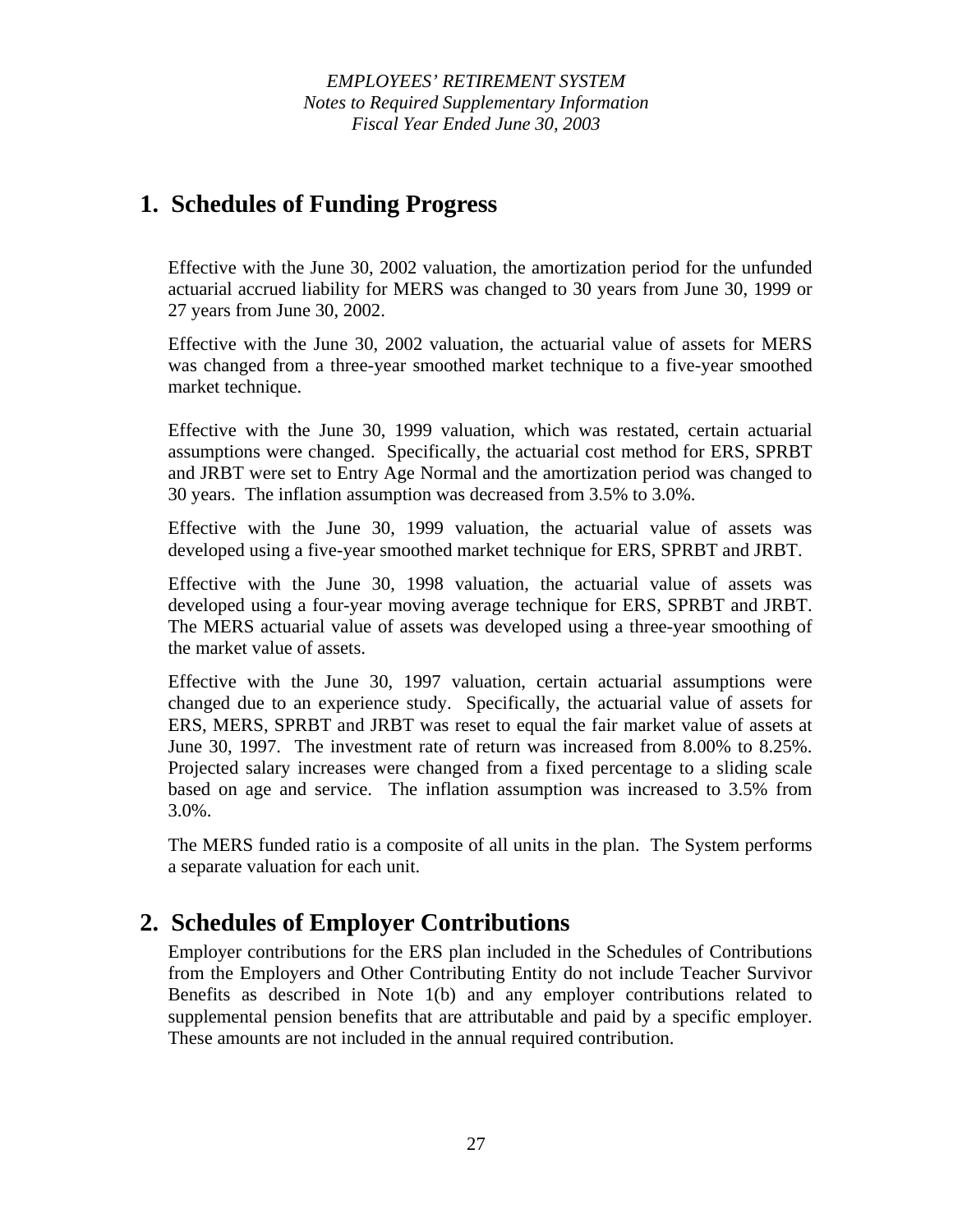# **2. Schedules of Employer Contributions (continued)**

The Plans used the entry age normal cost method as the basis for determining employer costs in fiscal year 2002. The unfunded liabilities of the plans are amortized over a 30 year period from June 30, 1999. The closed period ends 30 years from June 30, 1999.

The information presented in the required supplementary schedules was determined as part of the actuarial valuations at the dates indicated. Additional information as of the latest actuarial valuation follows.

# **3. Actuarial Assumptions and Methods**

|                                                              | <b>ERS</b>                             |                                         |                                                                  |                                      |                                                                |
|--------------------------------------------------------------|----------------------------------------|-----------------------------------------|------------------------------------------------------------------|--------------------------------------|----------------------------------------------------------------|
|                                                              | <b>State Employees</b>                 | <b>Teachers</b>                         | <b>MERS</b>                                                      | <b>SPRBT</b>                         | <b>JRBT</b>                                                    |
| <b>Valuation Date</b>                                        | 6/30/02                                | 6/30/02                                 | 6/30/02                                                          | 6/30/02                              | 6/30/02                                                        |
| <b>Actuarial Cost Method</b>                                 | Entry Age<br>Normal                    | Entry Age<br>Normal                     | Entry Age<br>Normal                                              | Entry Age<br>Normal                  | Entry Age<br>Normal                                            |
| <b>Amortization Method</b>                                   | Level Percent of<br>Payroll-<br>Closed | Level Percent<br>of Payroll -<br>Closed | Level Percent of<br>Payroll - Closed                             | Level Percent of<br>Payroll - Closed | Level Percent of<br>Payroll - Closed                           |
| <b>Equivalent Single</b><br>Remaining<br>Amortization Period | 27 years                               | 27 years                                | 27 Years                                                         | 27 years                             | 27 years                                                       |
| <b>Asset Valuation</b><br>Method                             | 5 Year<br>Smoothed<br>Market           | 5 Year<br>Smoothed<br>Market            | 5 Year<br>Smoothed<br>Market                                     | 5 Year<br>Smoothed<br>Market         | 5 Year<br>Smoothed<br>Market                                   |
| <b>Actuarial Assumptions</b>                                 |                                        |                                         |                                                                  |                                      |                                                                |
| Investment Rate of<br>Return                                 | 8.25%                                  | 8.25%                                   | 8.25%                                                            | 8.25%                                | 8.25%                                                          |
| Projected Salary<br><b>Increases</b>                         | 4.25%<br>to                            | 4.25%<br>to                             | General<br><b>Employees</b>                                      | 5.00%<br>to                          | 5.50%                                                          |
|                                                              | 14.25%                                 | 16.75%                                  | 4.25% to 10.25%<br>Police & Fire<br>Employees<br>5.00% to 15.50% | 15.00%                               |                                                                |
| Inflation                                                    | 3.00%                                  | 3.00%                                   | 3.00%                                                            | 3.00%                                | 3.00%                                                          |
| Cost of Living<br>Adjustments                                | 3.0%<br>compounded                     | 3.0%<br>compounded                      | 3.0%<br>Non-compounded                                           | \$1,500 per<br>annum                 | 3.0%<br>(see $Note1(b)(4)$ )<br>to the financial<br>statements |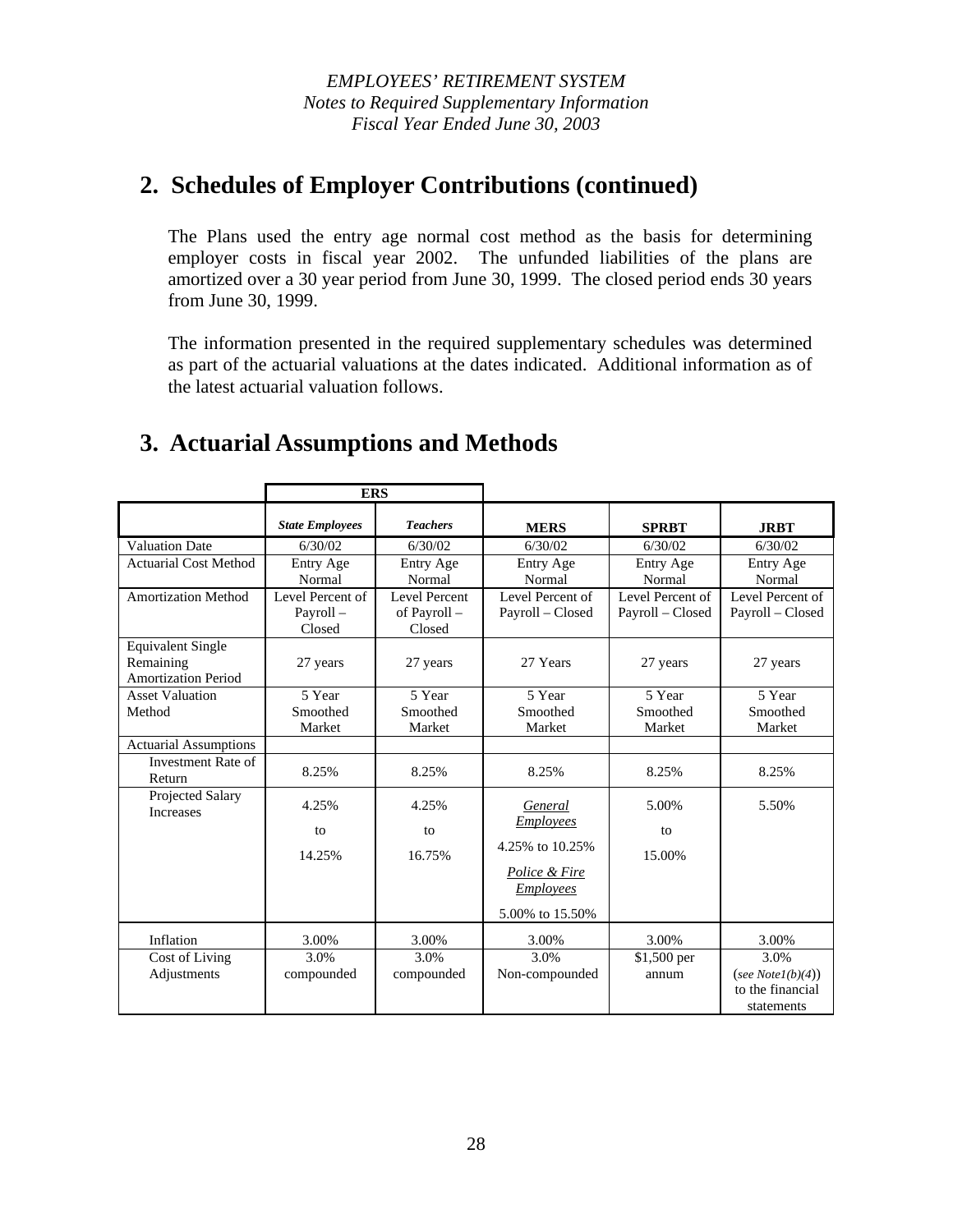

### **INDEPENDENT AUDITOR'S REPORT ON COMPLIANCE AND ON INTERNAL CONTROL OVER FINANCIAL REPORTING BASED ON AN AUDIT OF FINANCIAL STATEMENTS PERFORMED IN ACCORDANCE WITH** *GOVERNMENT AUDITING STANDARDS*

### JOINT COMMITTEE ON LEGISLATIVE SERVICES, GENERAL ASSEMBLY STATE OF RHODE ISLAND AND PROVIDENCE PLANTATIONS:

### RETIREMENT BOARD OF THE EMPLOYEES' RETIREMENT SYSTEM OF RHODE ISLAND:

We have audited the statements of plan net assets of the State of Rhode Island and Providence Plantations Employees' Retirement System (the System) as of June 30, 2003 and the related statements of changes in plan net assets for the year then ended, and have issued our report thereon dated May 14, 2004. We conducted our audit in accordance with auditing standards generally accepted in the United States of America and the standards applicable to financial audits contained in *Government Auditing Standards*, issued by the Comptroller General of the United States of America.

#### **Compliance**

As part of obtaining reasonable assurance about whether the System's financial statements are free of material misstatement, we performed tests of its compliance with certain provisions of laws, regulations, and contracts, noncompliance with which could have a direct and material effect on the determination of financial statement amounts. However, providing an opinion on compliance with those provisions was not an objective of our audit and, accordingly, we do not express such an opinion. The results of our tests disclosed no instances of noncompliance that are required to be reported under *Government Auditing Standards*.

#### Internal Control Over Financial Reporting

In planning and performing our audit, we considered the System's internal control over financial reporting in order to determine our auditing procedures for the purpose of expressing our opinion on the financial statements and not to provide assurance on the internal control over financial reporting. However, we noted a matter involving the internal control over financial reporting and its operation that we consider to be a reportable condition. Reportable conditions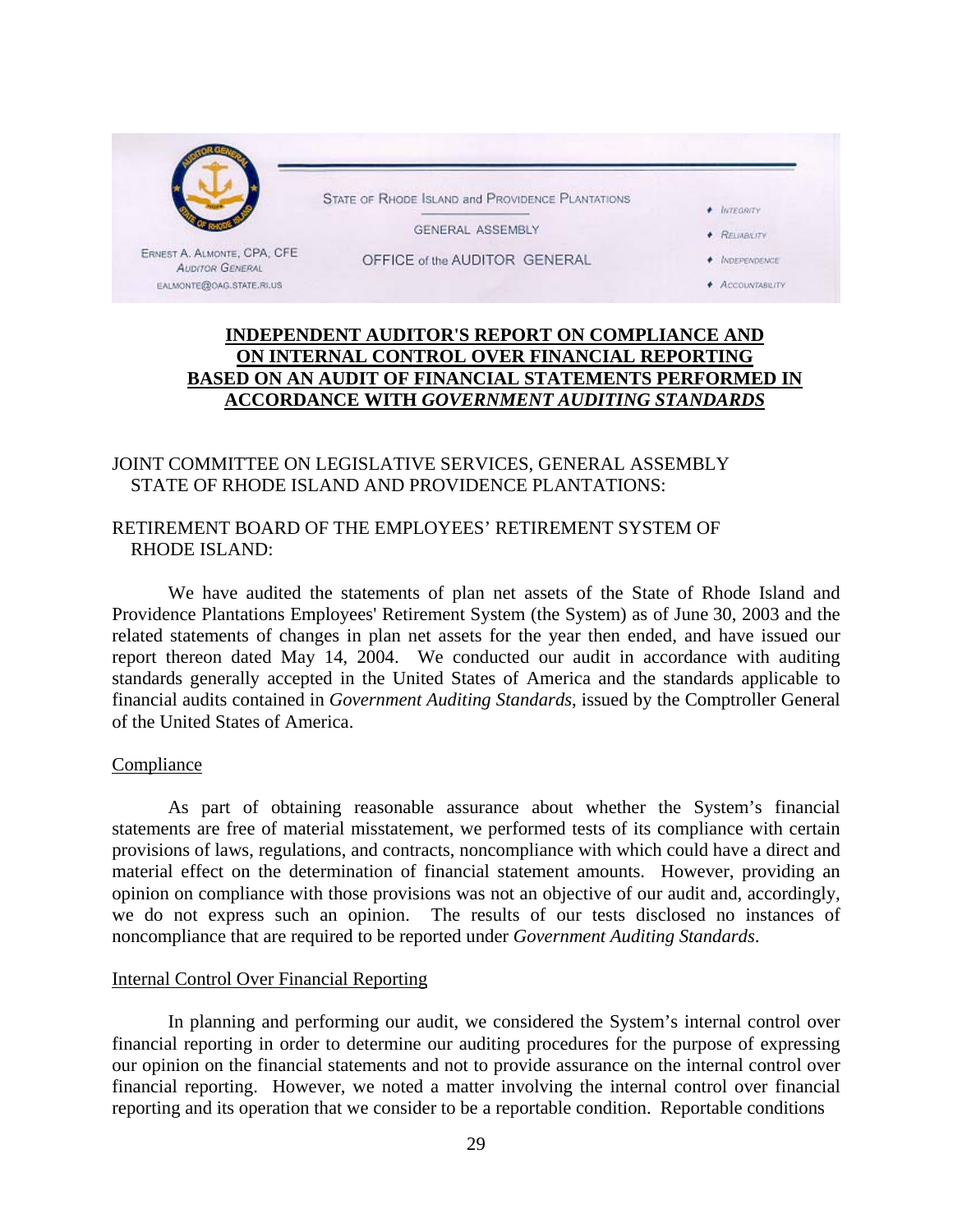Joint Committee on Legislative Services Retirement Board of the Employees' Retirement System of Rhode Island Page 2

involve matters coming to our attention relating to significant deficiencies in the design or operation of the internal control over financial reporting that, in our judgment, could adversely affect the System's ability to record, process, summarize, and report financial data consistent with the assertions of management in the financial statements.

### **Reportable Condition**

The following issues related to implementation of a new member and financial reporting database during fiscal 2002 continued to impact the quality and reliability of contributions and contributions receivable reported by the accounting system as follows:

- The accounting system did not adequately track and report delinquent contributions during the fiscal year.
- Offline manual records were maintained to supplement system generated data for contributions and contributions receivable when data entry errors occurred resulting in incorrect cash postings to employer accounts.
- Controls to ensure the detail contribution database is reconciled to the financial reporting system were not operational during the fiscal year. This feature was programmed as part of the new system but was not operational throughout the fiscal year.

The System has implemented both procedural and system enhancements during fiscal 2004 which will enhance control over financial reporting of contributions and contributions receivable.

 A material weakness is a condition in which the design or operation of one or more of the internal control components does not reduce to a relatively low level the risk that misstatements in amounts that would be material in relation to the financial statements being audited may occur and not be detected within a timely period by employees in the normal course of performing their assigned functions. Our consideration of the internal control over financial reporting would not necessarily disclose all matters in the internal control that might be reportable conditions and, accordingly, would not necessarily disclose all reportable conditions that are also considered to be material weaknesses. However, we consider the reportable condition described above to be a material weakness.